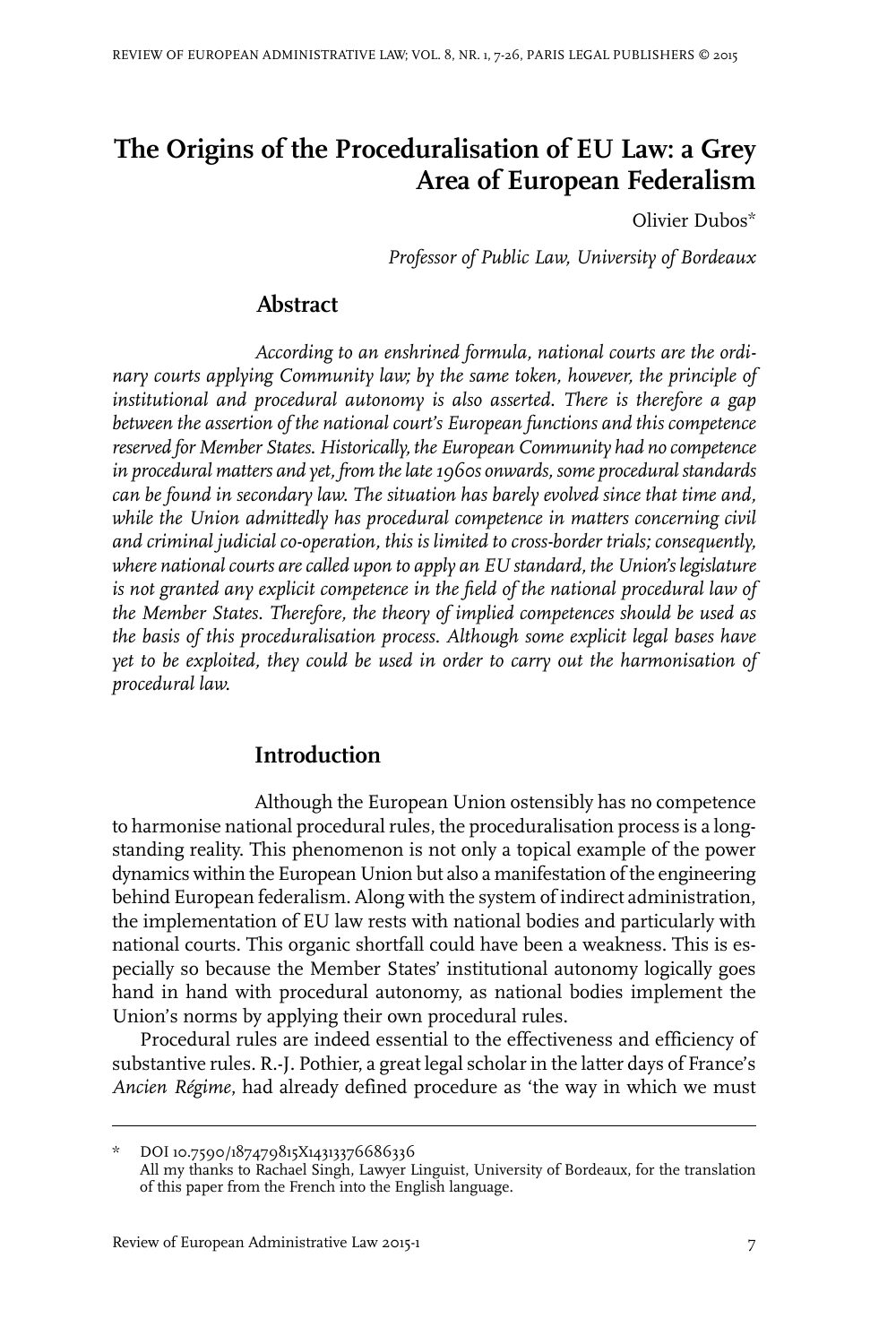bring legal actions; defend them; intervene in them; set up inquiries; give judgment; appeal against judgments; enforce judgments'.<sup>1</sup> It is generally one of the most ethnocentric branches of law, strongly marked by national traditions. Furthermore, it is not certain that all Member States will have exactly the same conception of what procedural matters cover. Thus, in French law, issues relating to evidence or limitation periods are at the crossroads of substantive and procedural rules; under English law, they are a matter for procedural law. Above all, procedural rules belong to what P. Roubier termed 'le droit régulateur' or regulatory law:

'the division between public and private law still leaves aside a great many branches of law, the purpose of which is to regulate the application of those other branches of law (jus supra jura), either by ensuring their sanction, or their completion, or even their application in space and time'.<sup>2</sup>

In a close but certainly more sophisticated fashion, H.L.A. Hart makes the distinction between primary and secondary rules. The former demand that those subject to the law perform or abstain from certain actions, while the latter establish how those subject to the law may repeal, alter and ensure the effectiveness of those primary rules.<sup>3</sup> There are, according to Hart, three types of secondary rules: the rules of recognition, change and adjudication. Procedural rules are rules both of recognition (as they confer jurisdiction to the court) and of adjudication (as they serve in establishing whether a primary rule has been breached). The European Union is a legal system that produces a great many primary rules and therefore has secondary rules which allow it to adopt, alter and repeal primary rules. For the third category of secondary rules, however, it remains largely dependent on the legal systems of its Member States. This gap between the normative (produced by the Union) and organic (constituted by Member States) had to be filled in part, at the risk of putting the achievement of the European construct's aims in jeopardy. It is in acting to fill that gap that the Union's federalism has proved its strength.

It is widely known that, based on the principle of loyal cooperation and its corollary principle of effectiveness, together with the right to effective judicial protection, the Court of Justice took charge of the procedural law applicable before national courts.<sup>4</sup> The phenomenon of proceduralisation by the Union's legislature is surely less well known, particularly owing to its spread in a great

R.-J. Pothier, *Traité de la procedure civile et criminelle*, tome 14ème (Paris: Siffrein 1821), p. 1. <sup>1</sup>

P. Roubier, *Théorie générale du droit, Histoire des doctrines juridiques et philosophie des valeurs sociales* (Paris: Sirey 1946), p. 262. 2

H.L.A. Hart, *The Concept of Law*, 3rd edition (Oxford: Oxford University Press 2012), p. 79 and following. 3

This well-known aspect is briefly mentioned below, at section 2.1.2. <sup>4</sup>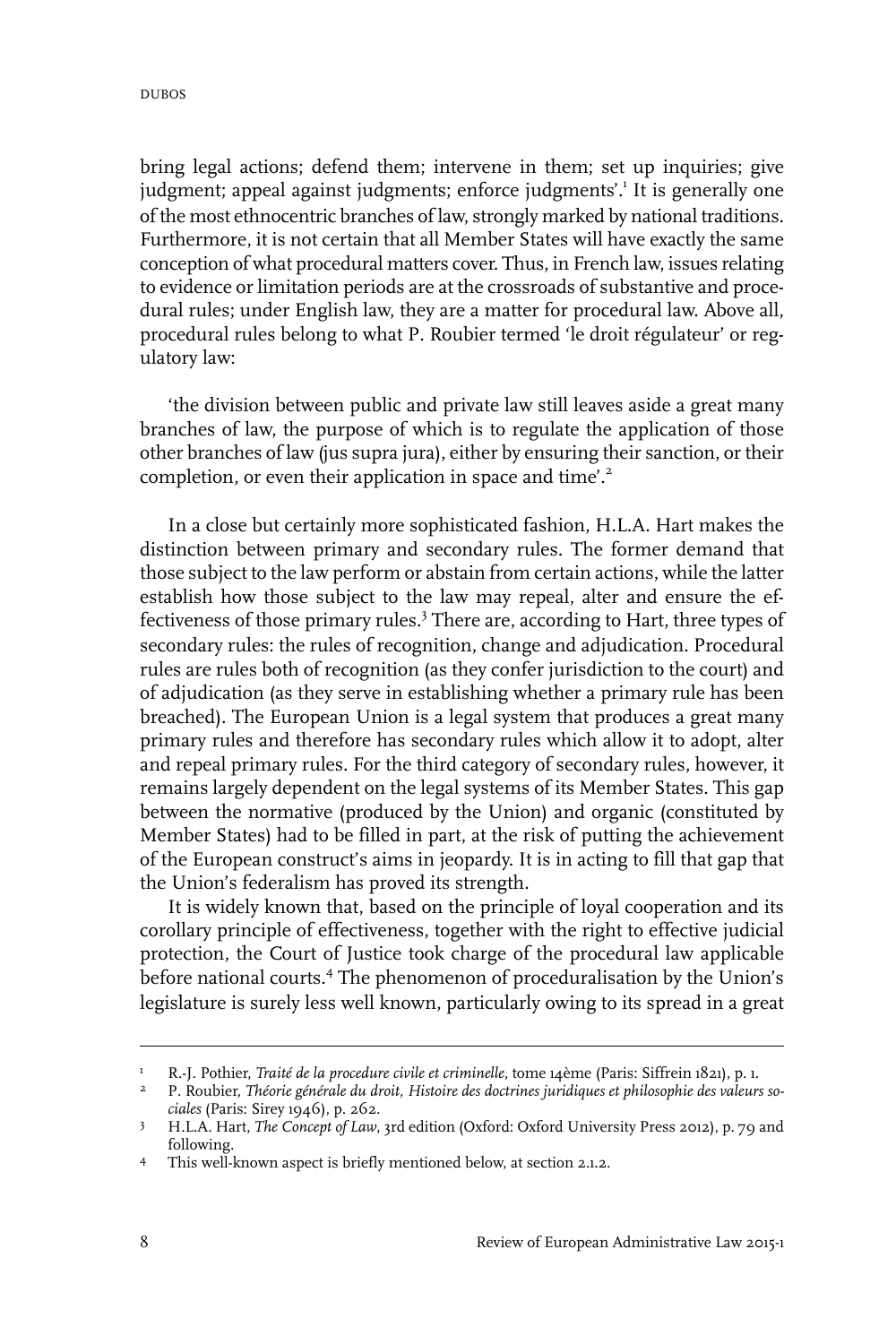number of pieces of secondary legislation. It both complements and competes with the work done by the Court of Justice. As highlighted by Jans,<sup>5</sup> this then raises the question of the consistency of the proceduralisation phenomenon, as well as its legitimacy. While this Special Issue only discusses the harmonisation of procedural rules before national courts, we find similar issues to those that may arise when looking at rules relating to administrative procedure $^6$ . Indeed, proceduralisation pursues the same aims as the Court of Justice: to guarantee the effectiveness and efficiency of EU law, as can be seen when considering the phenomenon over time (section 1). In spite of the obvious advantages of the proceduralisation trend forthe Union, the basis of its competence to legislate in this area seems very uncertain (section 2).

## **1 The Proceduralisation of EU Law Over Time**

The phenomenon of the proceduralisation of Community law is not new. It dates back to the first few years of the European Economic Community, and not on an inconsiderable scale from the very beginning, though it remained focused on the right to legal remedies (section 1.1). It then related in particular, in the context of harmonising the internal market, to allowing challenges to be brought against the decisions made by national administrative authorities, particularly where an authorisation power had been conferred to those authorities under Community law. It was from the second half of the 1980s onwards, however, that proceduralisation really spread through the Community's various spheres of competence, with the effectiveness of legal actions brought before national courts as its objective (section 1.2).

### 1.1 Genesis: the Effectiveness of the Right to Legal Remedies

The first manifestation of the proceduralisation of secondary legislation can be found in the now famous Council Directive 64/221/EEC of 25 February 1964 on the co-ordination of special measures concerning the movement and residence of foreign nationals which are justified on grounds of public policy, public security or public health.<sup>7</sup> Under Article 6:

Cf. *supra* editorial. <sup>5</sup>

See, e.g., ReNEUAL, 'Model rules on EU administrative procedure', Book I, *General provisions*, 6 spec. p. 14 et s.

Council Directive 64/221/EEC of 25 February 1964 on the co-ordination of special measures concerning the movement and residence of foreign nationals which are justified on grounds of public policy, public security or public health [1964] *OJ* 56/850. 7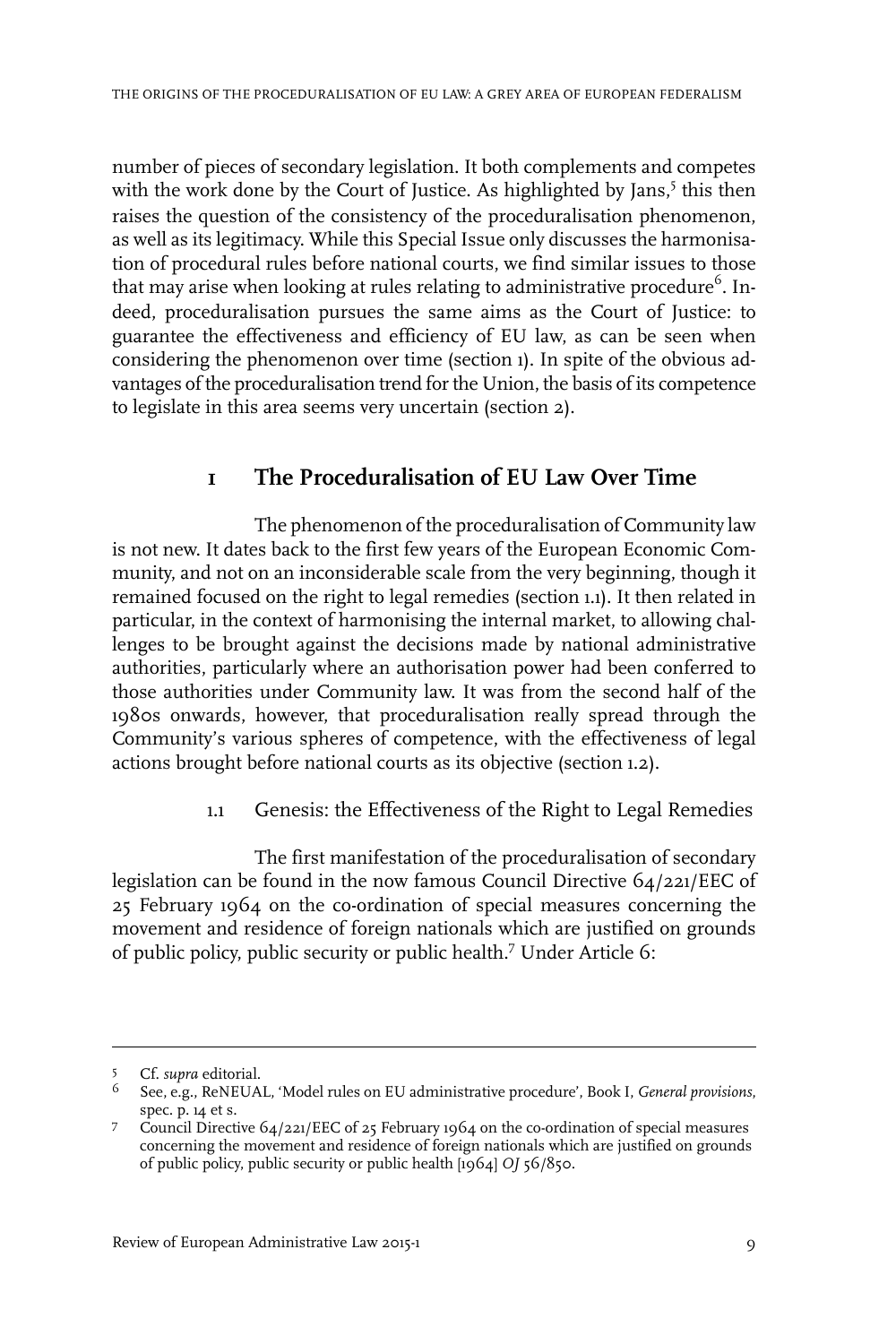'The person concerned shall be informed of the grounds of public policy, public security, or public health upon which the decision taken in his case is based, unless this is contrary to the interests of the security of the State involved'.

And under Article 8:

'The person concerned shall have the same legal remedies in respect of any decision concerning entry, or refusing the issue or renewal of a residence permit, or ordering expulsion from the territory, as are available to nationals of the State concerned in respect of acts of the administration'.

Thus, many Regulations or Directives from the 1960s, 1970s and 1980s incidentally contain procedural provisions which, like the provisions of Directive 64/211/EEC, have a double purpose: firstly, to set obligations relative to the form of unilateral administrative acts in order to facilitate challenges to those same acts (section 1.1.1) and then to guarantee the existence of a right to legal remedies (section 1.1.2).

#### 1.1.1 Formal Requirements of Administrative Acts

Formal requirements are related to the external presentation of acts and do not concern the enacting terms of an act. They derive from the requirement of transparency in administration, but are not unrelated to the possibility of bringing an action. These are obligations that were developed in the 1970s, particularly at the instigation of the Council of Europe.<sup>8</sup>

This is the case, first of all, for the requirement to state the grounds for administrative acts, or at least for unfavourable individual decisions. In making known to the addressees of the act the legal and factual grounds that form the basis of the act, this naturally makes it easier to challenge that act. The addressee can thus gauge more readily whether there are grounds for bringing an action, while the court hearing the action will be better able to give a ruling. It must also be recalled that, as early as 1957, the EEC Treaty itself imposed the same obligation with regard to all Community acts.<sup>9</sup> This obligation is all the more interesting in that it was rare at that point in time for States to make provision for an obligation to state the grounds for administrative acts. It was developed further in the 1970s but was not a general obligation.<sup>10</sup> In secondary legislation,

Resolution (77)31 on the Protection of the Individual in Relation to the Acts of Administrative Authorities. 8

<sup>9</sup> Article 190 EEC, incorporated into Article 296, subparagraph 2, TFEU.

<sup>&</sup>lt;sup>10</sup> F. Schockweiler, La motivation des décisions individuelles en droit national et en droit communautaire [1989] *CDE*, p. 3; J. Schwarze, *European Administrative Law*, 2nd edition (London: Sweet & Maxwell 2006), p. 358.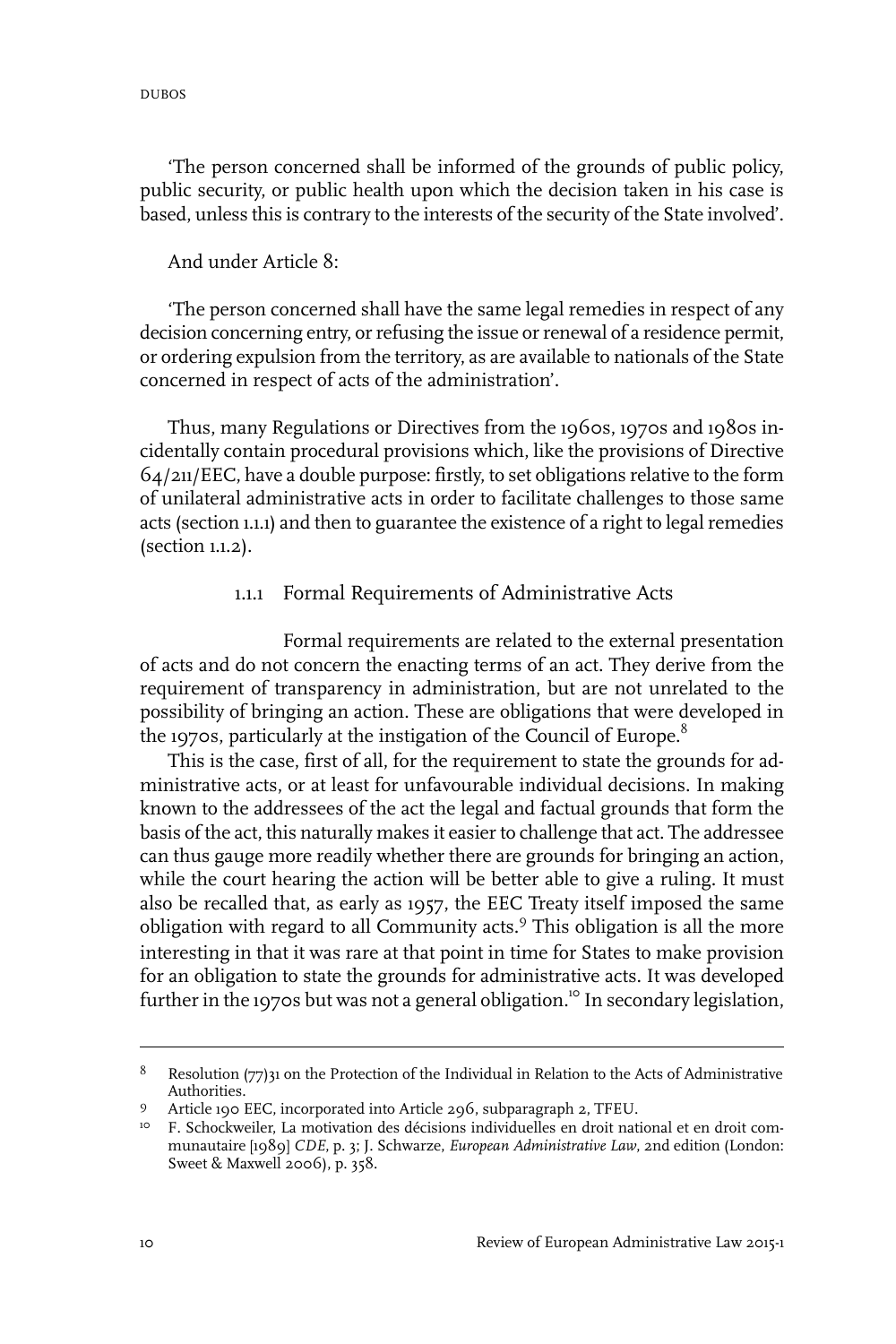the obligation is not enacted in isolation, being generally coupled with the obligation to make provision for remedies, $\frac{n}{h}$  but most often with the other formal obligation which consists in stating the timeframes and the ways or means for redress<sup>12</sup>

The latter obligation is likely to be more unusual than the obligation to state grounds. It is only imposed on Union acts on an ad hoc basis, and was only imposed in France by Decree n° 83-1025 of 28 November1983 *concerning relations between the Administration and users of public services.*<sup>13</sup> This is quite probably the influence of German law. Indeed, Germany's Administrative Procedure Act of 21 January 1960 already provided such an obligation.<sup>14</sup> This appears all the more significant as, unlike the obligation to state grounds, it was not taken over by the Court of Justice. Indeed, while the Court of Justice made the obligation to state grounds for administrative decisions a general principle of law,<sup>15</sup> the same did not apply to the obligation to state timeframes and the ways or means for redress.

Furthermore, the sanction for these two types of obligation is not the same. While neither secondary legislation nor the Court of Justice has decided the issue, it is possible to consider that the failure to state grounds for a national administrative act constitutes unlawfulness, as it does within the framework for actions for annulment under Article 263 TFEU. Conversely, it appears more logical to sanction failures to state timeframes and the ways to appeal through the unenforceability of those timeframes against citizens.

#### 1.1.2 Obligations Relative to the Existence of a Remedy

In the 1960s and 1970s, many pieces of secondary legislation provided for the obligation to establish a remedy against national administrative decisions which dismissed or rejected applications based on EU law. The phrasing of that obligation is highly variable, even erratic. Some pieces of legislation provide that they must be challenged without stipulating the administrative

As in Council Directive 64/221/EEC of 25 February 1964 on the co-ordination of special measures concerning the movement and residence of foreign nationals which are justified on grounds of public policy, public security or public health. 11

<sup>&</sup>lt;sup>12</sup> Council Directive  $70/156/EEC$  of 6 February 1970 on the approximation of the laws of the Member States relating to the type-approval of motor vehicles and their trailers [1970] *OJ* L 42/1.

<sup>&</sup>lt;sup>13</sup> Décret du 28 novembre 1983 concernant les relations entre l'administration et les usagers.

<sup>&</sup>lt;sup>14</sup> C. Autexier, *Introduction au droit public allemand* (Paris: PUF 1997), p. 308.

Case 222/86 *Union nationale desentraîneursetcadres techniques professionnels du football (Unectef)* 15 *v. Georges Heylens and others* [1987] ECR 4097.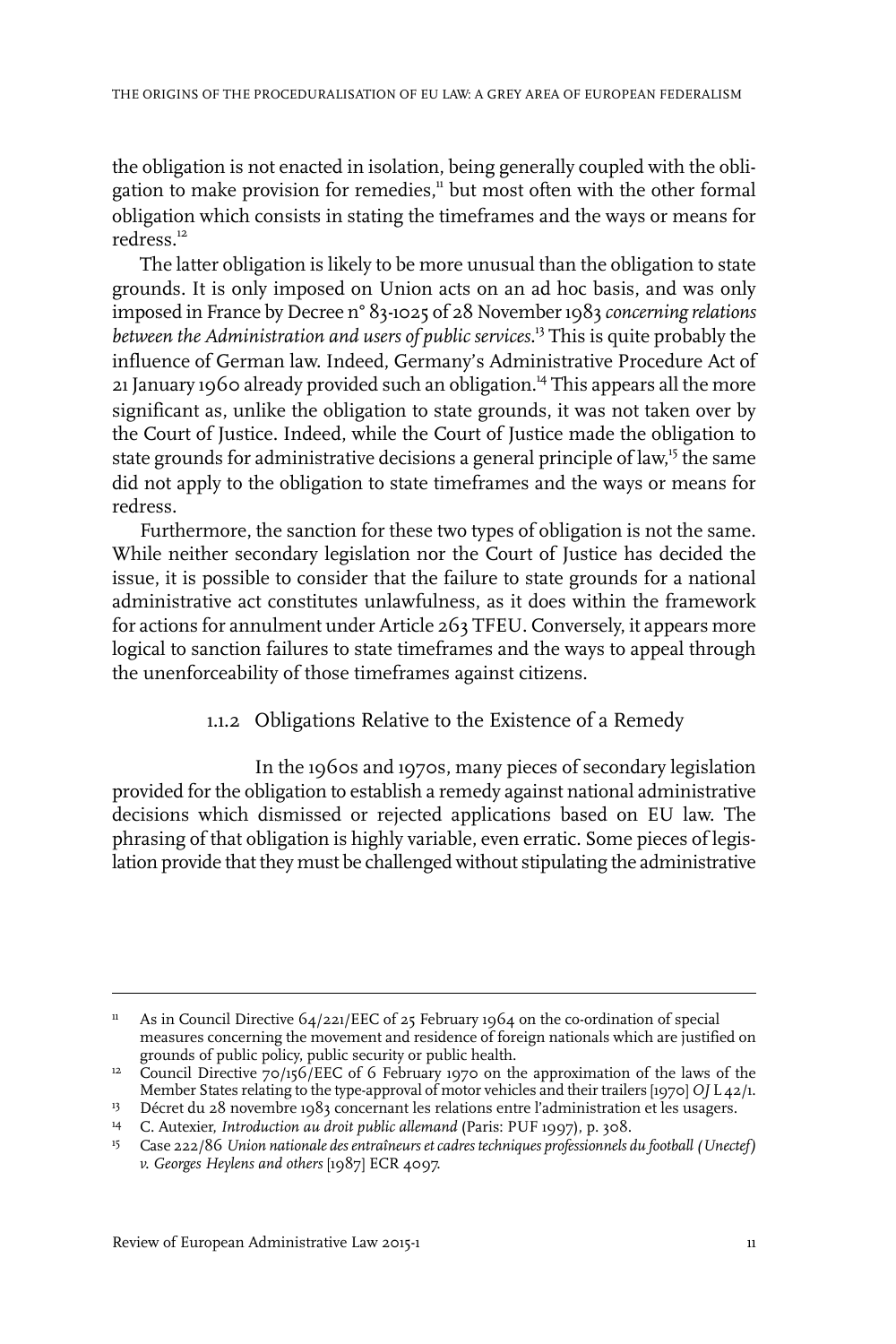or judicial nature of the 'appeal<sup>16</sup> or 'review'.<sup>17</sup> This shows the taking into consideration of the procedural autonomy of Member States and especially of their respective specificities in proceedings challenging administrative decisions. Some give precedence to non-judicial methods while others, particularly France, are quite reticent on this point. Conversely, other pieces of secondary legislation expressly provide for such remedies to be of a judicial nature ('a right to apply to the courts').<sup>18</sup> It does not seem possible to establish whether these variations are based on a particular rationale. It may simply be noted that the requirement for a judicial remedy was fairly rare prior to the enshrinement of a right of access to the courts by the Court of Justice. Many pieces of secondary legislation always include such an obligation but it must be remembered that, since the decision in *Johnston,*<sup>19</sup> the same obligation falls to Member States in any event and it is now derived from Article 47 of the Charter of Fundamental Rights. This overlap between primary and secondary legislation surely demonstrates the significance attached by EU law to the possibility of challenging the administrative decisions made by national authorities.

Legislation relating to equality between men and women deserves particular attention. In the directives drafted from the second half of the 1970s onwards, proceduralisation is systematic in each piece of legislation adopted in this sphere by the Community.<sup>20</sup> It is therefore provided that, in the event of a breach of the principle of equality, victims have the right 'to pursue their claims by judicial process'.<sup>21</sup> In the French version, it is the right to act 'par voie juridictionnelle*'* or judicial process. The term 'recours juridictionnel'– judicial remedy – is not used. Indeed, in French semantics, the term 'recours' is specific to litigation

<sup>&</sup>lt;sup>16</sup> See e.g. Article 7, paragraph 2 of the Eighth Council Directive 79/1072/EEC of 6 December 1979 on the harmonization of the laws of the Member States relating to turnover taxes – Arrangements for the refund of value added tax to taxable persons not established in the territory of the country: 'The grounds for refusal of an application shall be stated. *Appeals* against such refusals may be made to the competent authorities in the Member State concerned, subject to the same conditions as to form and time limits as those governing claims for refunds made by taxable persons established in the same State'. (emphasis added) [1979] *OJ* L-331/11.

See e.g. Article 4 of Council Directive 90/313/EEC of  $\overline{\gamma}$  June 1990 on the freedom of access to information on the environment: 'A person who considers that his request for information 17 has been unreasonably refused or ignored, or has been inadequately answered by a public authority, may seek a judicial or administrative review of the decision in accordance with the relevant national legal system'. Council Directive 90/313/EEC of 7 June 1990 on the freedom of access to information on the environment [1990] *OJ* L-158/56.

<sup>&</sup>lt;sup>18</sup> See e.g. Article 12 of the First Council Directive 79/267/EEC of 5 March 1979 on the coordination of laws, regulations and administrative provisions relating to the taking up and pursuit of the business of direct life assurance. [1990] *OJ* L-158/56.

Case C-222/84 *MargueriteJohnston v. Chief Constable of the Royal Ulster Constabulary 1986* [ECR], 19 1651.

<sup>&</sup>lt;sup>20</sup> See E. Muir's contribution in this Special Issue.

See e.g. Article 2 of Council Directive 75/117/EEC of 10 February 1975 on the approximation of the laws of the Member States relating to the application of the principle of equal pay for men and women [1975] *OJ* L-45/19. 21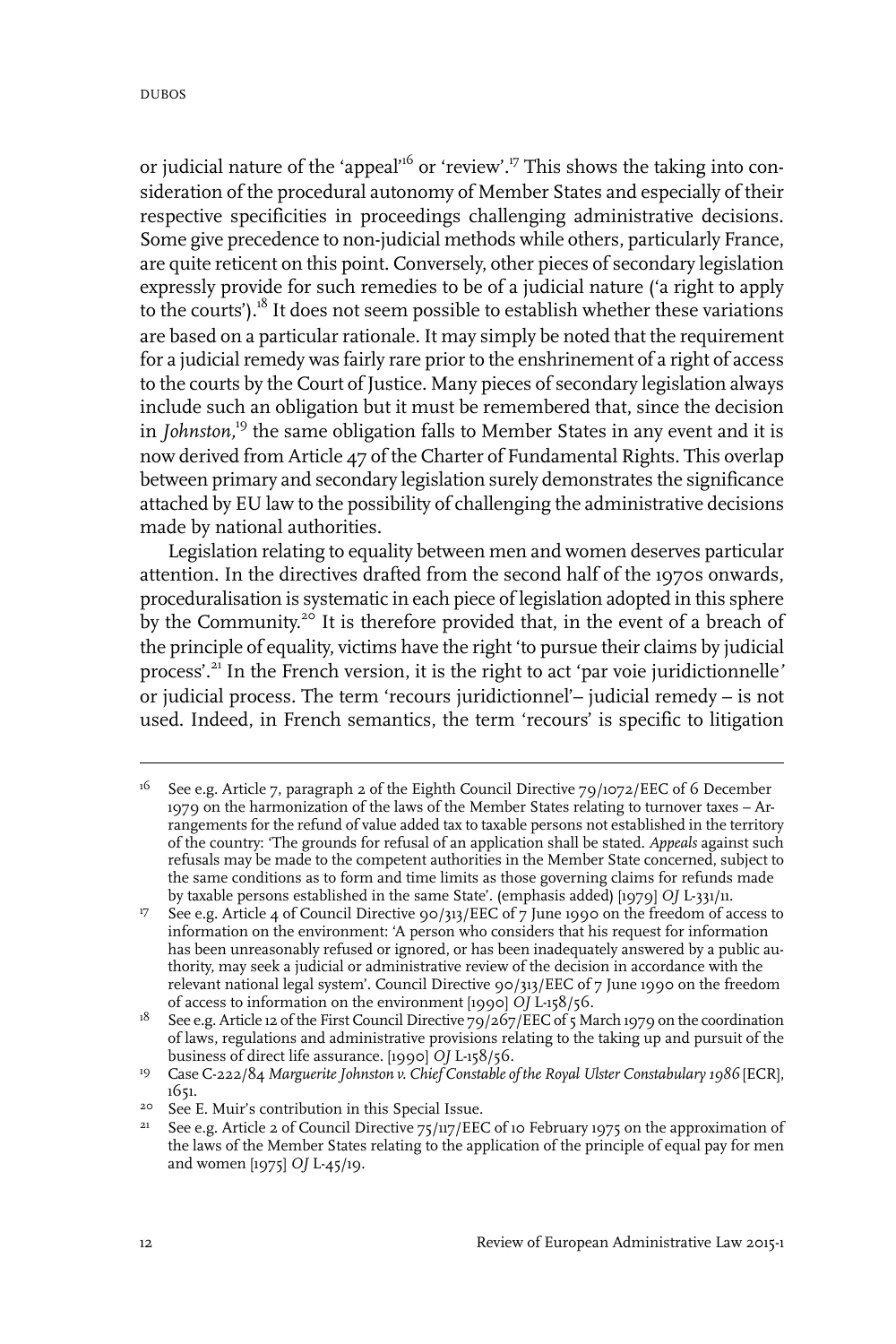before administrative courts; litigation concerning equality between men and women is primarily litigation brought before the ordinary courts, hence the adoption of a generic phrasing in French. Aside from legislation relating to equality between men and women, until the late 1980s, the Community barely concerned itself with legal actions between private individuals, instead concerning itself essentially with remedies against administrative acts.

#### 1.2 Development: the Effectiveness of Legal Actions

From the mid-1980s onwards, proceduralisation spread in order to bolster the effectiveness of subjective rights conferred by Community law and, thereby, legal actions brought on that basis. The main spheres of competence concerned were environmental protection, consumer protection, the fight against discrimination, and public procurement law.<sup>22</sup> In each of these spheres, the effectiveness of substantive law calls for specific procedural rules.<sup>23</sup> The procedural rules concerned relate to the legal standing of NGOs (section 1.2.1), interim procedures (section 1.2.2), rules of evidence (section 1.2.3), and the court's powers (section 1.2.4).

### 1.2.1 The Legal Standing of NGOs

Both consumer protection and environmental protection constitute priority spheres for action on the part of associations. Historically, national laws were quite reticent with regard to legal actions brought by associations, insofar as they do not defend an individual interest but rather a collective interest, while legal interest is conceived as being personal.

In matters of consumer protection, for instance, Directive  $98/27/EEC$  of the European Parliament and of the Council of 19 May 1998 on injunctions for the protection of consumers' interests<sup>24</sup> opened injunctions to 'any body or organisation which, being properly constituted according to the law of a Member State, has a legitimate interest in ensuring that the provisions referred to in Article 1 are complied with'.<sup>25</sup>

These qualified entities are not necessarily private associations – they may also be independent public bodies. A list of these entities is drawn up by the Commission on the basis of lists supplied by the Member States. The Directive also establishes the mutual recognition of the legal standing of those entities.

<sup>&</sup>lt;sup>22</sup> All these four areas of EU law are further addressed by specific articles in this Special Issue.

<sup>&</sup>lt;sup>23</sup> See the various contributions in this Special Issue.

<sup>&</sup>lt;sup>24</sup> See Directive 2009/22/EC of the European Parliament and of the Council of 23 April 2009 on injunctions for the protection of consumers' interests (Codified version) [2009] *OJ* L-110/30.

<sup>&</sup>lt;sup>25</sup> Article 3.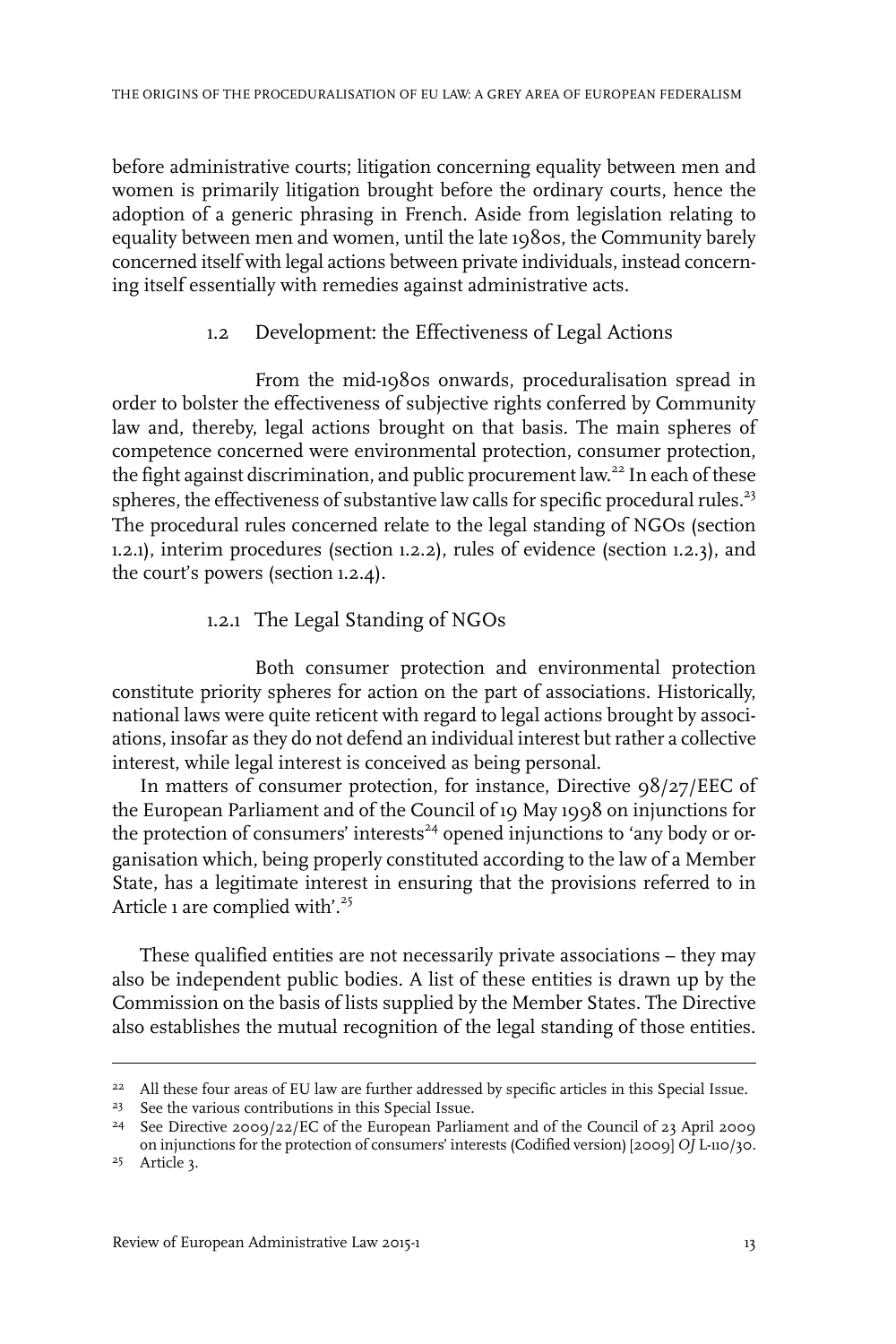Thus, any body duly qualified to bring an action in a Member State shall have legal standing before the courts of another Member State.In each case, however, it falls to the national court to determine 'their right to examine whether the purpose of the qualified entity justifies its taking action in a specific case'.<sup>26</sup>

In matters of environmental protection, the implementation of the Aarhus Convention by Directive 2003/35/EC also resulted in provision being made for the access of associations to national courts. $27$ 

This issue has more recently been tackled in Directive 2014/54/EU of the European Parliament and of the Council of 16 April 2014 on measures facilitating the exercise of rights conferred on workers in the context of freedom of movement for workers $28$ 

#### 1.2.2 Interim Procedures

In the introduction of effective summary proceedings, there was a surprising consonance between the Community legislature and the Court of Justice's case law. Council Directive 89/665/EEC of 21 December 1989 on the coordination of the laws, regulations and administrative provisions relating to the application of review procedures to the award of public supply and public works contracts<sup>29</sup> established summary proceedings which could be considered revolutionary in light of what existed in some Member States, such as France.<sup>30</sup> National courts were recognised as having the power to suspend a public procurement procedure. Shortly thereafter, in the *Factortame/Zückerfabrik* cases,<sup>31</sup> the Court of Justice imposed a duty on national courts to make summary proceedings available to litigants where their substantive proceedings are brought on the basis of Community law, irrespective of whether the validity of a national or a Community act is in question.

<sup>&</sup>lt;sup>26</sup> Article 4.

<sup>&</sup>lt;sup>27</sup> Article 3(7) of Directive 2003/35/EC of the European Parliament and of the Council of 26 May 2003 providing for public participation in respect of the drawing up of certain plans and programmes relating to the environment and amending with regard to public participation and access to justice Council Directives 85/337/EEC and 96/61/EC [2003] *OJ* L-156/17.

 $28$  See the contribution of E. Muir in this Special Issue.

<sup>&</sup>lt;sup>29</sup> Council Directive 89/665/EEC of 21 December 1989 on the coordination of the laws, regulations and administrative provisions relating to the application of review procedures to the award of public supply and public works contracts. [1989] *OJ* L-395/33. See also Council Directive  $92/13/EE\ddot{C}$  of 25 February 1992 coordinating the laws, regulations and administrative provisions relating to the application of Community rules on the procurement procedures of entities operating in the water, energy, transport and telecommunications sectors. [1992] *OJ* L-76/14.

<sup>30</sup> P. Terneyre, 'L'émergence d'un recours contentieux du troisième type (commentaire de la loi n° 92-10 du 4 janvier 1993 relative aux recours en matière de passation de certains contrats et marchés de fournitures et de travaux') [1992] *ALD*, p. 82.

Case C-213/89 *The Queen v. Secretary of State for Transport, ex parte: Factortame Ltd and others* [1990] ECR I-2433; Joined Cases C-143/88 and C-92/89 *Zuckerfabrik Süderdithmarschen AG v. Hauptzollamt Itzehoe* and *Zuckerfabrik Soest GmbH v. Hauptzollamt Paderborn* [1991] ECR I-415. 31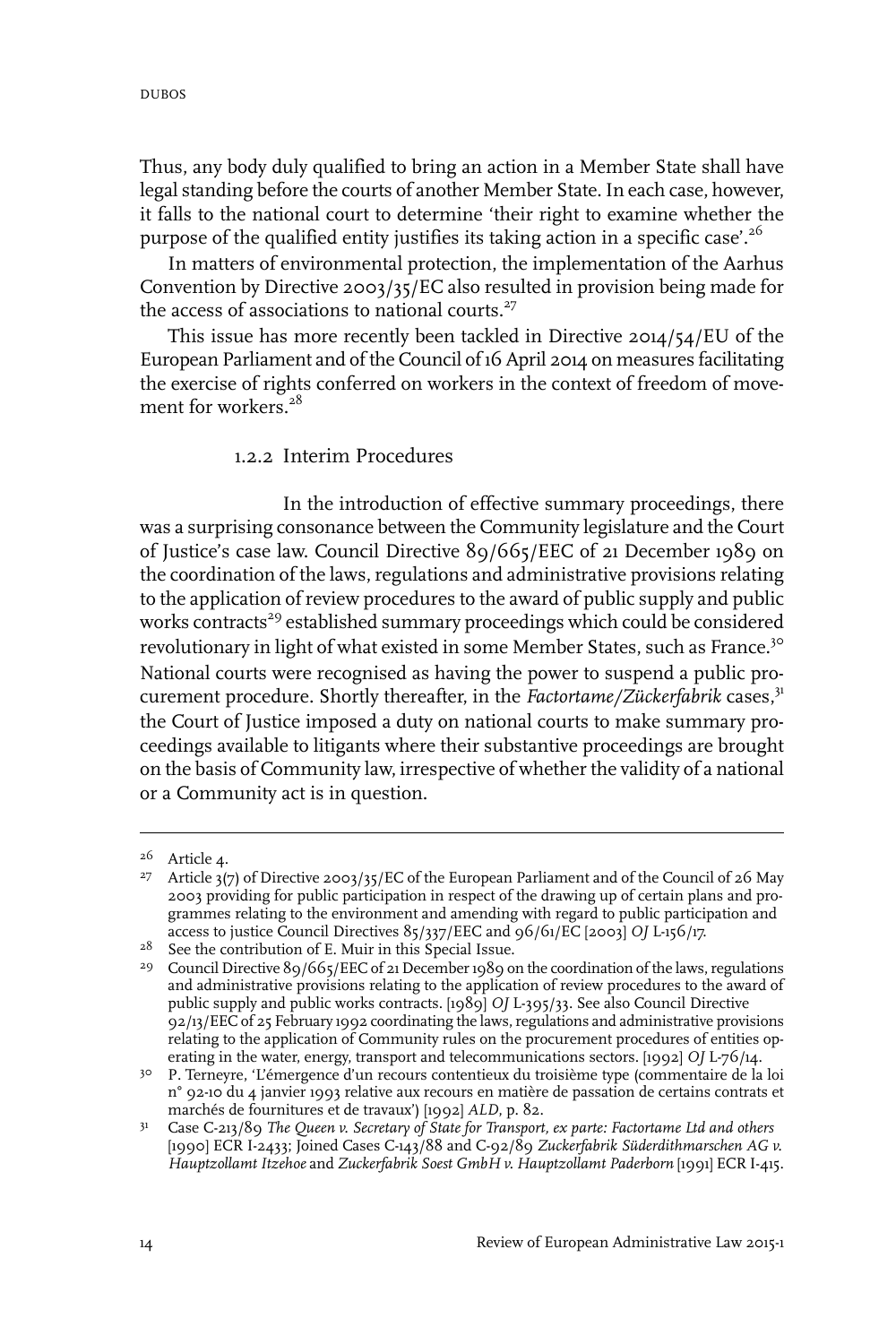While this Directive and this case law are the most widely known, other pieces of secondary legislation have imposed procedural standards for summary proceedings. Thus Article 244 of Council Regulation (EEC) 2913/92 of 12 October 1992 establishing the Community Customs Code provides for a stay of execution.<sup>32</sup> Consumer law also provides for summary proceedings.<sup>33</sup>

#### 1.2.3 The Burden of Proof

In some spheres, and especially in the fight against discrimination, the production of evidence is a fundamental aspect of the effectiveness of subjective rights. It was mainly in matters concerning equality between men and women that Community law developed original solutions intended to add flexibility to the *actori incumbit probatio* rule*.* In this area, case law in some ways preceded the legislature. In the *Bilka* decision, the Court ruled that

'Article 119 of the EEC Treaty is infringed by a department store company which excludes part-time employees from its occupational pension scheme, where that exclusion affects a far greater number of women than men, unless the undertaking shows that the exclusion is based on objectively justified factors unrelated to any discrimination on grounds of sex'.<sup>34</sup>

However, it was Council Directive 97/80/EC of 15 December 1997 on the burden of proof in cases of discrimination based on sex which, under Article 4 (1), truly formalised the sharing of the burden of proof in anti-discrimination litigation.<sup>35</sup> This provision was adopted in Council Directive 2000/43/EC of 29 June 2000 implementing the principle of equal treatment between persons irrespective of racial or ethnic origin.<sup>36</sup> Although less widely known, it must be noted that, in consumer law, where an obligation to provide information is es-

<sup>&</sup>lt;sup>32</sup> Council Regulation (EEC) No 2913/92 of 12 October 1992 establishing the Community Customs Code [992] *OJ* L-302/1.

<sup>33</sup> See Article 2 of Directive 98/27/EC of the European Parliament and of the Council of 19 May 1998 on injunctions for the protection of consumers' interests. [1998] *OJ* L-166/51.

Case 170/84 *Bilka – Kaufhaus GmbH v. Karin Weber von Hartz* [1986] ECR 1607, para. 31. <sup>34</sup>

<sup>&</sup>lt;sup>35</sup> 'Member States shall take such measures as are necessary, in accordance with their national judicial systems, to ensure that, when persons who consider themselves wronged because the principle of equal treatment has not been applied to them establish, before a court or other competent authority, facts from which it may be presumed that there has been direct or indirect discrimination, it shall be for the respondent to prove that there has been no breach of the principle of equal treatment'. Council Directive 97/80/EC of 15 December 1997 on the burden of proof in cases of discrimination based on sex [1998] *OJ* L-14/6.

 $36$  See the contribution of E. Muir in this Special Issue.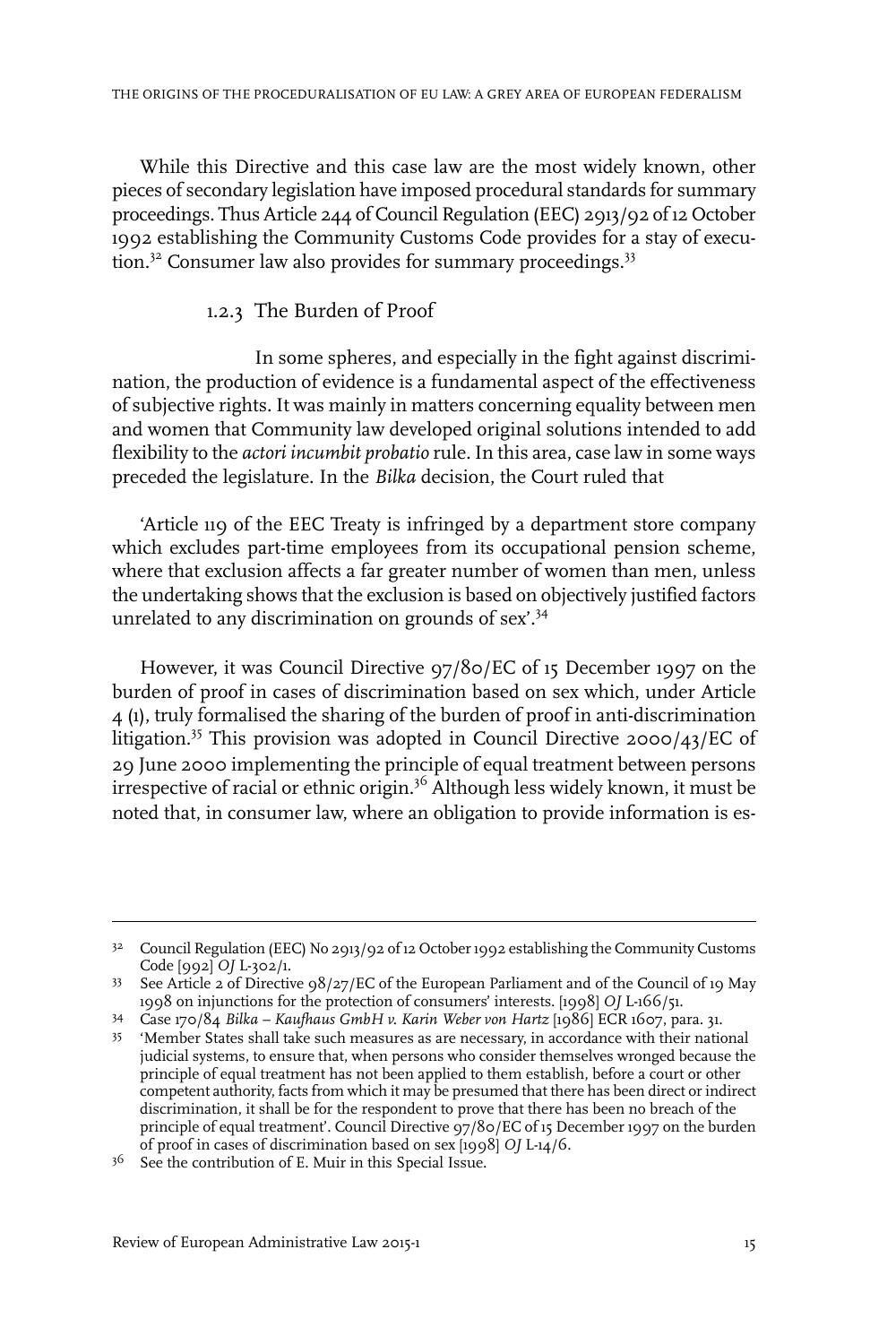tablished, a presumption mechanism may also be put in place by Member States<sup>37</sup>

In the area of competition law, the recent Directive 2014/104/EU on certain rules governing actions for damages under national law for infringements of the competition law provisions of the Member States and of the European Union also offers particularly interesting solutions.<sup>38</sup> In addition to guaranteeing a right of access to evidence for victims of anti-competitive practices, in the context of private enforcement actions, it facilitates the production of evidence by the applicant by recognising the effects of the decisions made by national competition authorities.<sup>39</sup>

#### 1.2.4 The Powers of National Courts

The effectiveness of judicial intervention very much depends on the powers conferred to judges under procedural rules. The protection of litigants' rights implies that the judge has powers adapted to the substantive rights invoked before the court.

In this area, consumer law has been a privileged field for the proceduralisation of EU law. Council Directive 84/450/EEC of 10 September 1984 relating to the approximation of the laws, regulations and administrative provisions of the Member States concerning misleading advertising provides that the relevant administrative or judicial bodies may order the cessation of the misleading advertising or even prohibit it.<sup>40</sup> This proceduralisation of consumer law has developed considerably ever since.<sup>41</sup>

The Directives on public procurement have also detailed the powers available to national courts. While Directive 89/665/EEC had already given significant powers in light of what existed at the time under the national laws of the Member States, Directive 2007/66/EC of the European Parliament and of the Council of 11 December 2007 amending Council Directives 89/665/EEC and 92/13/EEC with regard to improving the effectiveness of review procedures

<sup>37</sup> See Article 11 of Directive  $97/7$ /EC of the European Parliament and of the Council of 20 May 1997 on the protection of consumers in respect of distance contracts. [1997] *OJ* L-144/19.

<sup>&</sup>lt;sup>38</sup> Directive 2014/104/EU of the European Parliament and of the Council of 26 November 2014 on certain rules governing actions for damages under national law for infringements of the competition law provisions of the Member States and of the European Union [2014] *OJ* L-349/1.

<sup>39</sup> See the contribution of M.J. Frese in this Special Issue.

<sup>&</sup>lt;sup>40</sup> Council Directive 84/450/EEC of 10 September 1984 relating to the approximation of the laws, regulations and administrative provisions of the Member States concerning misleading advertising [1984] *OJ* L-250/17.

<sup>41</sup> See the contribution of M. Tulibacka in this Special Issue.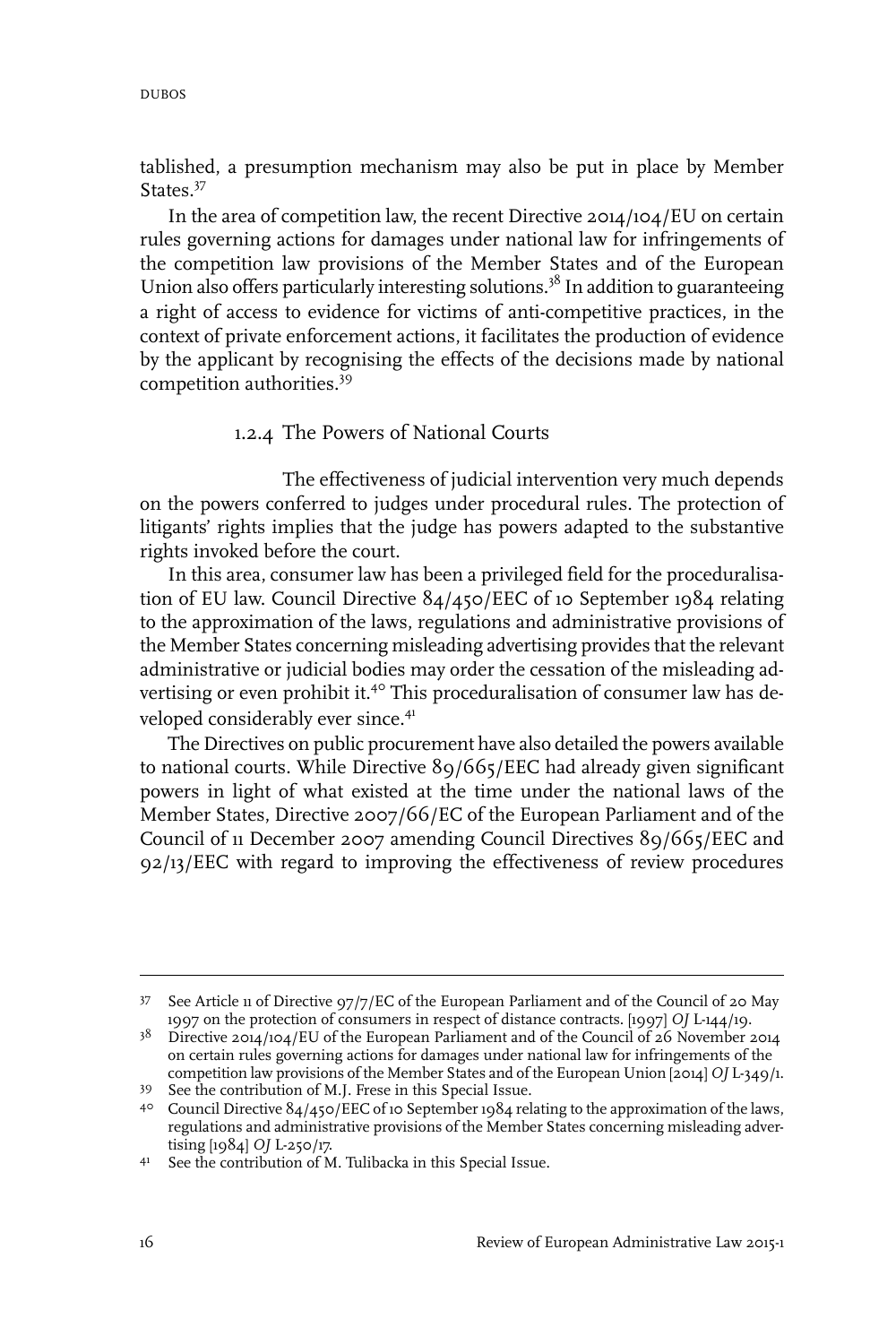concerning the award of public contracts<sup>42</sup> gave unlimited jurisdiction to national  $counts$ <sup>43</sup>

In the areas of anti-discrimination and data protection, the Union's legislation has essentially been focused on the power of the courts to award damages or impose penalties. Those powers are exercised in conjunction with independent bodies.<sup>44</sup>

While the proceduralisation trend is nothing new and not inconsiderable in terms of scale, it remains relatively scattered and erratic. We cannot ignore the fact that the Union's powers – just as those of the Community once were – are unclear in this field.

### **2 Foundations: Competence and Lack of Competence**

The proceduralisation phenomenon is very real, but paradoxically the competence of the Union's legislature seems particularly uncertain. At first glance, the legislature would appear not to be competent (section 2.1), but it is possible nevertheless to identify the foundations or basis of its competence (section 2.2).

#### 2.1 Lack of Competence

The European Union does not have express powers to set down rules for the procedures applicable before national courts; this means that the Union's legislature would not be authorised to set down rules in this area. This lack of competence may be a consequence of the model of federalism adopted by the European Union – the indirect administration from which the principle of institutional and procedural autonomy is derived. In such a model, only the Union's judicial power could then act in matters concerning the procedure applicable before national courts with reference to both the effectiveness of EU law and the right of access to the courts. The legislature's lack of competence would therefore not simply be a question of the vertical separation of powers (section 2.1.1), but would also be a question of the horizontal separation of powers (section 2.1.2).

Directive 2007/66/EC of the European Parliament and of the Council of 11 December 2007 42 amending Council Directives  $89/\overline{665}/\overline{EEC}$  and  $92/13/\overline{EEC}$  with regard to improving the effectiveness of review procedures concerning the award of public contracts. [2007] *OJ* L-335/31.

 $93$  See the contribution of R. Caranta in this Special Issue.

<sup>44</sup> See the contributions of E. Muir and of A. Galetta and P. De Hert in this Special Issue.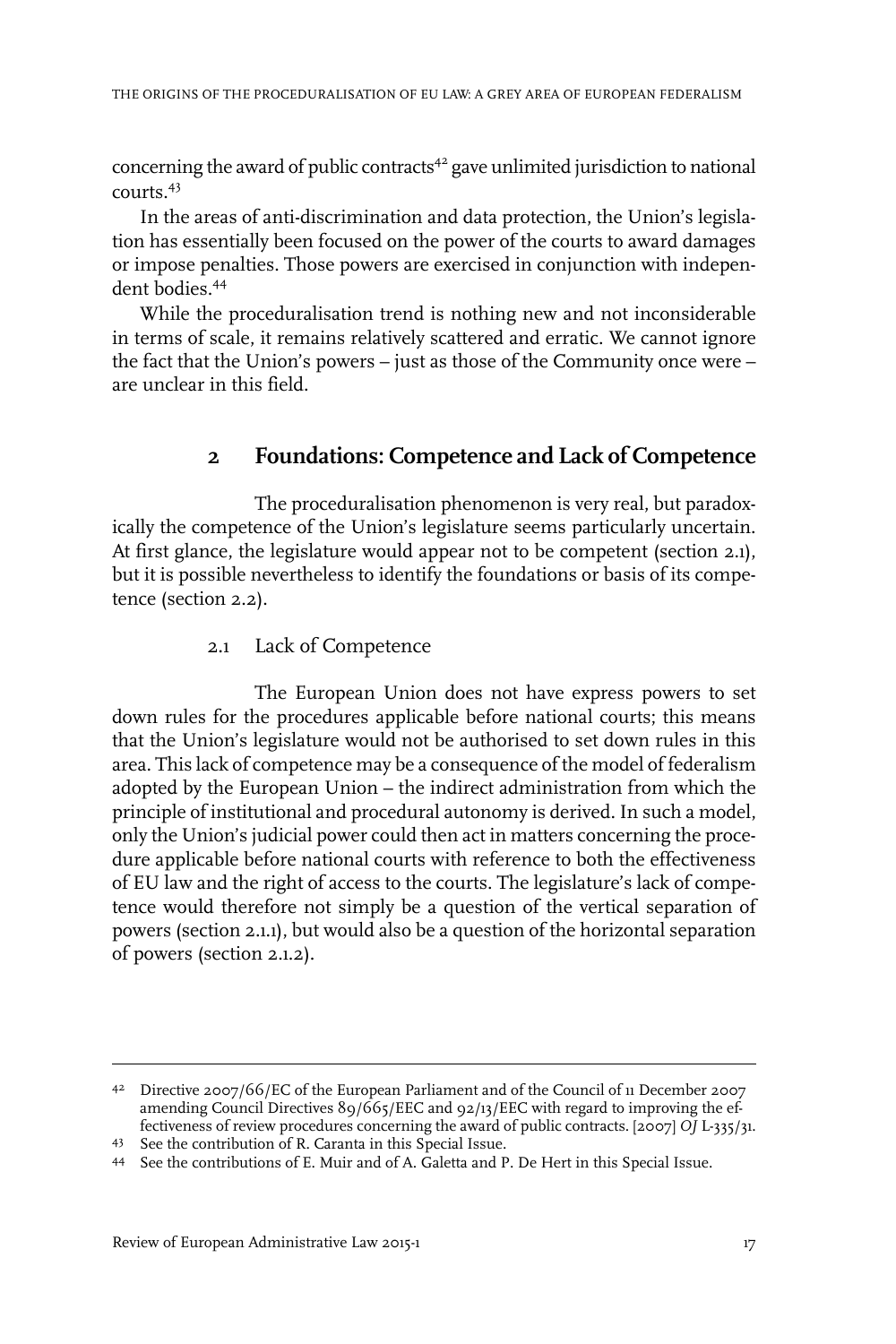### 2.1.1 The Vertical Separation of Powers: the Principle of Institutional and Procedural Autonomy

The implementation of European Union law is the responsibility of Member States. This derives from the former Article 5 EEC, now contained in subparagraphs  $2$  and  $3$  of Article  $4(3)$  EU. Member States must therefore put their various institutions at the service of the implementation of EU law – and national courts first and foremost, which are thus the ordinary courts of Community law. The corollary to this implementation obligation is the principle of institutional and procedural autonomy, which leaves Member States free to choose the procedures by which they will fulfil that obligation. According to a recurring phrase used by the Court of Justice,

'it is forthe domestic legal system of each Member State, in accordance with the principle of the procedural autonomy of the Member States, to designate the courts and tribunals having jurisdiction and to lay down the detailed procedural rules governing actions for safeguarding rights which individuals derive from  $E$ I law'  $45$ 

This is not, for all that, truly a competence reserved for Member States, as this principle only comes into play 'in the absence of EU rules governing the matter'. This phrasing therefore seems to imply that the European Union may be competent. In its decisions in *Rewe* and *Comet*, the Court prefaced that assertion with the following statement:

'where necessary, Articles 100 to 102 and 235 of the Treaty enable appropriate measures to be taken to remedy differences between the provisions laid down by Law, regulation or administrative action in member states if they are likely to distort of harm the functioning of the Common Market'.<sup>46</sup>

It has not, however, repeated such an assertion.

The Treaty of Lisbon arrived in turn to reinforce those same ambiguities. Under Article 19(1), subparagraph 2 EU, 'Member States shall provide remedies sufficient to ensure effective legal protection in the fields covered by Union law'. Should this obligation on Member States be interpreted as a reservation of competence for their benefit? Even if so, that competence still depends on the objective of an effective legal protection, which limits the procedural

See e.g. Case C-567-13 *Nóra Baczó and János István Vizsnyiczai v. Raiffeisen Bank Zrt* [2015] nyr, 45 para. 41.

Case 33/76 *Rewe-Zentralfinanz eG et Rewe-Zentral AG v. Landwirtschaftskammer für das Saarland* 46 [1976] ECR 1989, para. 5.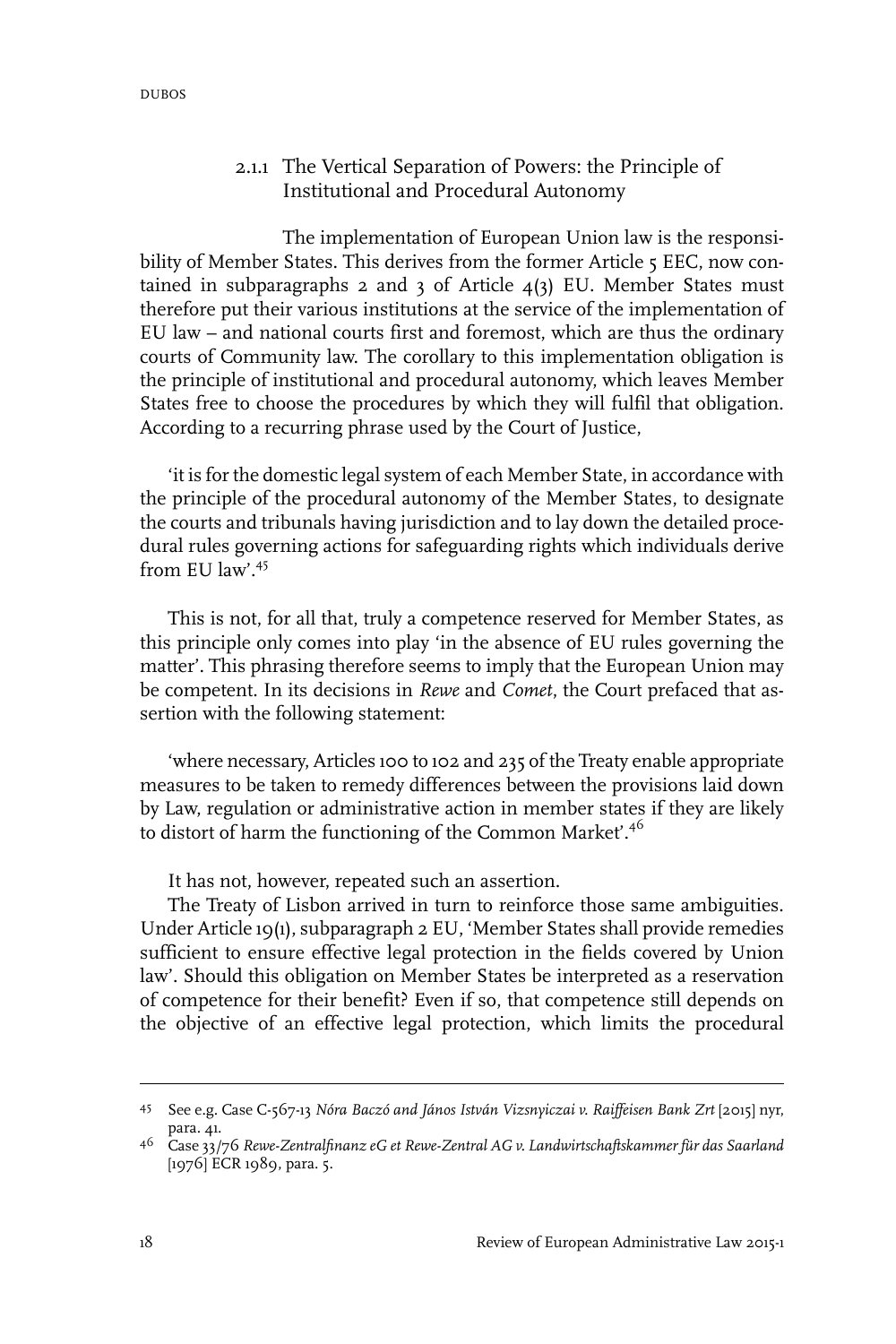autonomy of Member States. The Court of Justice itself complicated matters further by asserting in the *Inuit* decision that

'neither the FEU Treaty nor Article 19 TEU intended to create new remedies before the national courts to ensure the observance of European Union law other than those already laid down by national law (…). The position would be otherwise only if the structure of the domestic legal system concerned were such that there was no remedy making it possible, even indirectly, to ensure respect for the rights which individuals derive from European Union law, or again if the sole means of access to a court was available to parties who were compelled to act unlawfully'.<sup>47</sup>

It is a contradiction in terms to assert, in the first instance, that the purpose of Article 19 EU was not to create new remedies before national courts, only then to assert immediately thereafter that the principle of effective judicial protection only applies where the effectiveness of EU law is in question. In reality, however, this is the only way to respect the principle of the procedural autonomy of Member States *and* the principle of effective judicial protection: the latter therefore only comes into play on a subsidiary basis in the event of failure on the part of Member States. In the 1990s, Robert Kovar already considered that

'while the Court recalls the principle of institutional autonomy, it also stresses that this autonomy is both residual and subordinate: residual because the Member States may only take action for as long as EU law does not provide otherwise; subordinate, as even where the institutions have not acted, member States are bound to ensure the effectiveness of EU law'.<sup>48</sup>

Matters do not appear to have changed very much since then. The Union's legislature could potentially be competent without knowing the legal basis on which it may act. It is not impossible to consider that these ambiguities allow the Court of Justice ultimately to keep the upper hand, primarily in remedying failures brought about by procedural autonomy.

> 2.1.2 Horizontal Separation: the Court of Justice as the Guardian of Effectiveness and the Right of Access to the Courts

Admittedly, the Community legislature acted before the Court of Justice in order to restrict the procedural autonomy of Member States. The

Case 583/11 P *Inuit Tapiriit Kanatami and Others v. European Parliament and Council of the* 47 *European Union* [2013] ECR, nyr, para. 104-105.

R. Kovar, *Compétences des Communautés européennes*, *J.-Cl. (Europe)* fasc. 420, n. 113. <sup>48</sup>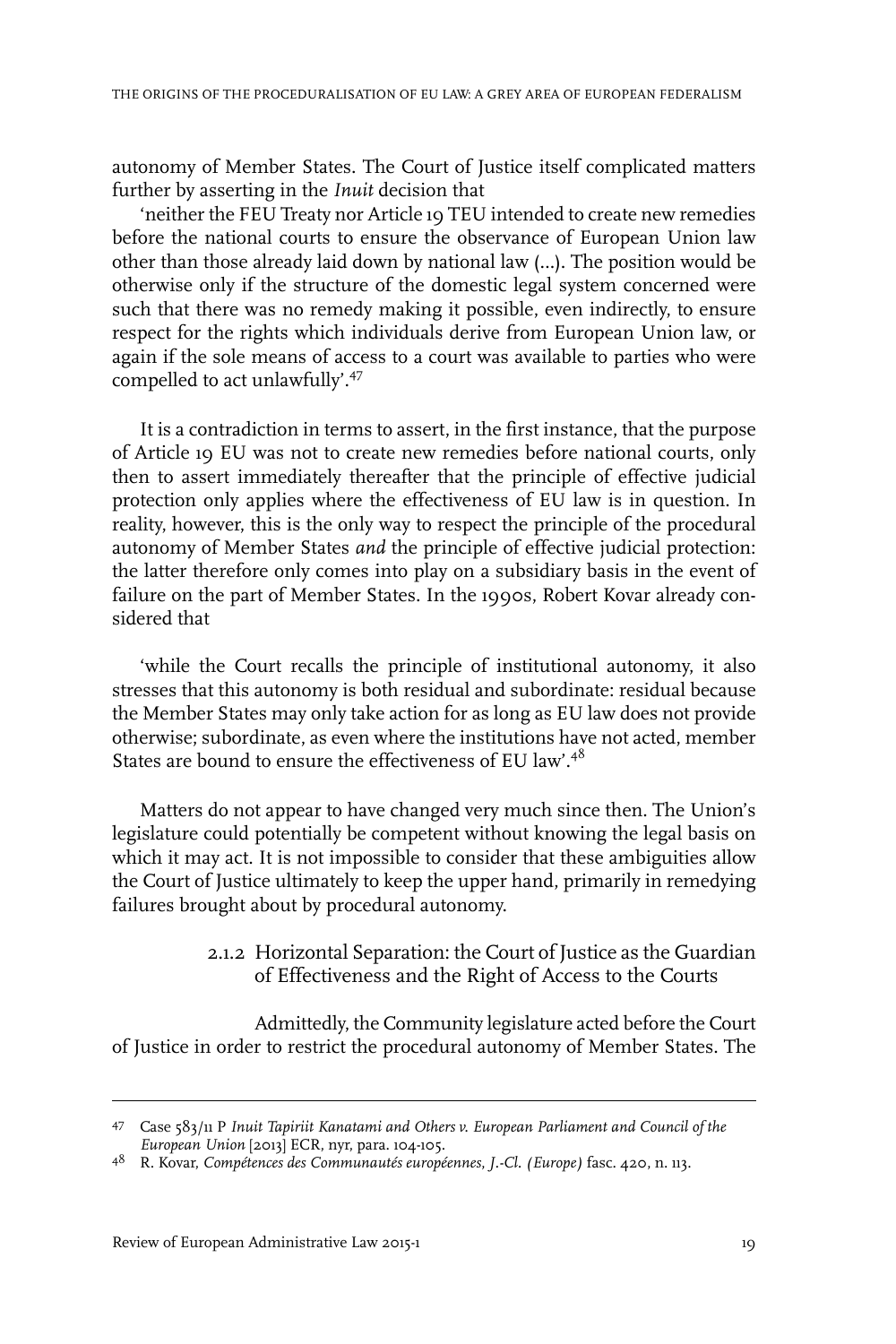work done by the Court of Justice has nevertheless remained significant in the field.

From its decisions in *Rewe* and *Comet* onwards, it provided a framework for procedural autonomy by positing the principles of equivalence and effectiveness in the name of the effectiveness of EU law, on the basis of the former Article 5 EEC. According to those principles,

'the detailed procedural rules governing actions for safeguarding an individual's rights under EU law must be no less favourable than those governing similar domestic actions (principle of equivalence) and must not render practically impossible or excessively difficult the exercise of rights conferred by EU law (principle of effectiveness)'.<sup>49</sup>

These limits apply in the absence of procedural harmonisation operated by secondary legislation.

It is impossible to overlook the Court's judicial dynamism in the 1990s in the sphere of interim procedures<sup>50</sup>and Member State liability for breaches of EU law,<sup>51</sup> which are based on the notion of effectiveness, Article 5 EEC and the right to effective judicial protection. In matters of summary proceedings, it ruled that national courts had to be able to order provisional measures in spite of their national law. Where the validity of an act of secondary legislation was in question, it established the conditions for obtaining such provisional measures.<sup>52</sup> The assertion of the principle of State liability for breaches of EU law led the Court indirectly to require national laws to provide for legal action on grounds of State liability for acts and omissions of the national legislature or for infringements of Community law attributable to a Supreme Court.<sup>53</sup> Member States' national laws generally did not provide for this type of legal action, or the existing actions were unsuitable.

Case C-177/10 *Francisco Javier Rosado Santana v. Consejería de Justicia y Administración Pública* 49 *de la Junta de Andalucía* [2011] ECR I-7907, para. 89.

Case C-213/89 *The Queen v. Secretary of State for Transport, ex parte: Factortame Ltd and others* 50 [1990] ECR I-2433; Joined Cases C-143/88 and C-92/89 *Zuckerfabrik Süderdithmarschen AG v. Hauptzollamt Itzehoe* and *Zuckerfabrik Soest GmbH v. Hauptzollamt Paderborn* [1991] ECR I-415.

Joined Cases C-6/90 and C-9/90 *Andrea Francovich and Danila Bonifaci and others v. Italian* 51 *Republic* [1991] ECR I-5357.

<sup>5&</sup>lt;sup>2</sup> Joined Cases C-143/88 and C-92/89 *Zuckerfabrik Süderdithmarschen AG v. Hauptzollamt Itzehoe* and *Zuckerfabrik Soest GmbH v. Hauptzollamt Paderborn*. However, where a national measure that is incompatible with EU law is in question, itrefers to the principle of procedural autonomy: see Case C-432/05 *Unibet (London) Ltd and Unibet (International) Ltd v. Justitiekanslern* [2007] ECR I-2271.

Joined Cases C-46/93 and C-48/93 *Brasserie du Pêcheur SA v. Bundesrepublik Deutschland* and 53 *The Queen v. Secretary of State for Transport, ex parte: Factortame Ltd and others* [1996] ECR I-1029; Case C-224/01 *Gerhard Köbler v. Republik Österreich* [2003] ECR I-10239.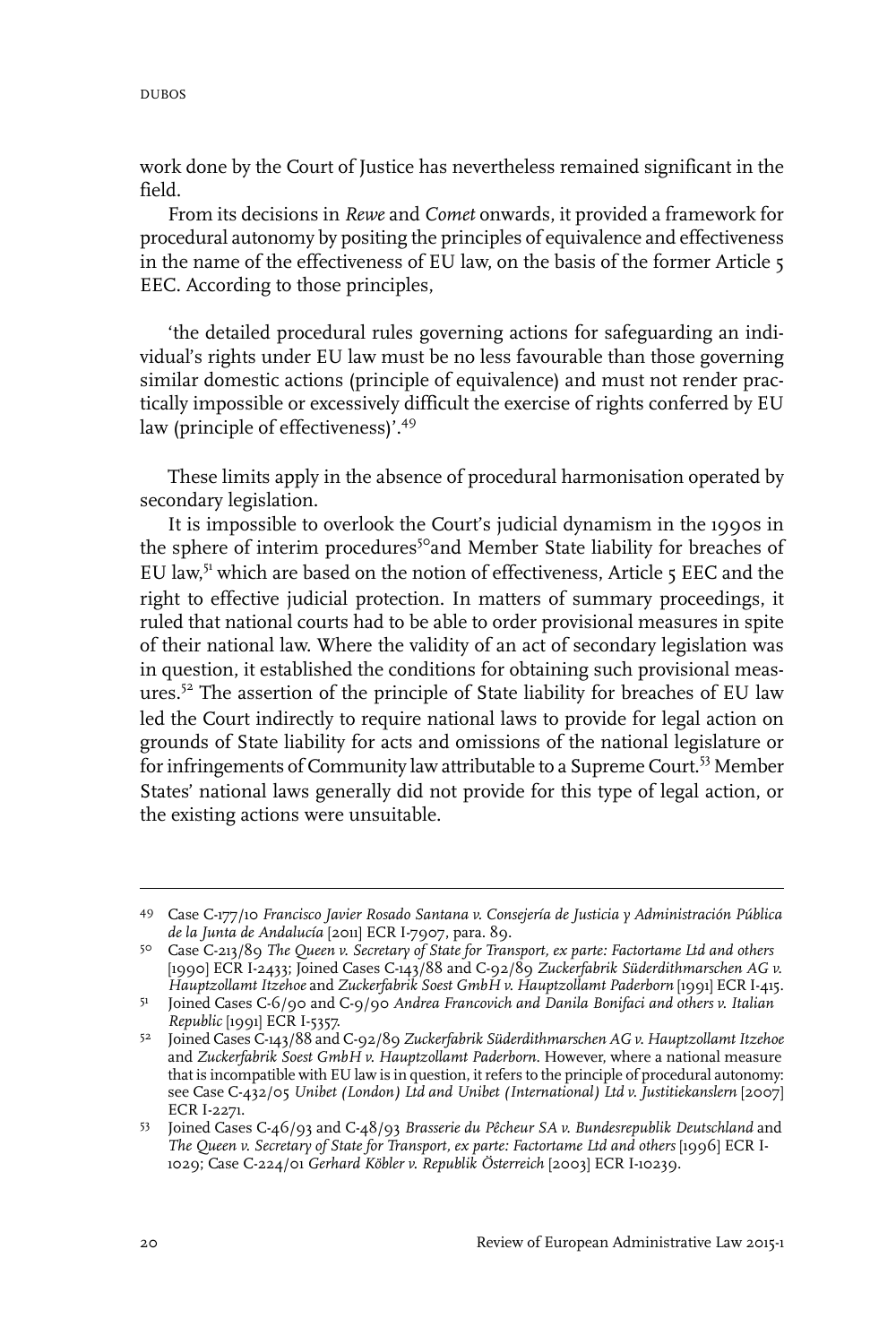In 1986, the Court of Justice identified the general principle of the right of access to the courts, in its decisions in *Parti écologiste Les Verts* and *Johnston*. This principle is now contained in Article  $47$  of the Charter of Fundamental Rights. This general principle of law (Article 47) ultimately removes all practical relevance from the great many provisions under secondary legislation enshrining the right to a judicial remedy. Furthermore, the Court of Justice used Article 47 of the Charter to impose new procedural standards on national courts. Thus, where the court identifies an unfair term of its own motion under Directive 93/13/EEC,<sup>54</sup>

'it is, as a general rule, required to inform the parties to the dispute of that fact and to invite each of them to set out their views on that matter, with the opportunity to challenge the views of the other party, in accordance with the formal requirements laid down in that regard by the national rules of procedure'<sup>55</sup>

This example demonstrates that the use of Article 47 of the Charter allows the Court of Justice to impose procedural rules on national courts, the purpose of which is not necessarily the effectiveness of EU law, but rather litigants' rights. These two requirements are, however, more often connected than they are separate.<sup>56</sup>

In spite of this not inconsiderable role that the Court of Justice has awarded to itself, it must be concluded that the part played by the Union's legislature has continued to grow within the proceduralisation process and further prospects may potentially be open to it.

#### 2.2 Competences?

In the absence of any express Treaty provisions authorising the Union legislature to act in the procedural sphere, the theory of implied competences should be used as the basis of its already numerous actions (section 2.2.1). Although some explicit legal bases have yet to be exploited, they could be used in order to carry out the harmonisation of procedural law (section 2.2.2).

Council Directive 93/13/EEC of 5 April 1993 on unfair terms in consumer contracts. [1993] *OJ* 54  $L - 95/29$ .

Case C-472/11 *Banif Plus Bank Zrt c/ Csaba Csipai, Viktória Csipai* [2013] ECR, nyr, para. 31. <sup>55</sup>

 $^{56}$   $\,$  The Court considered that 'the parties to a case must have the right to examine all the documents or observations submitted to the court for the purpose of influencing its decision, and to comment on them. The fundamental right to an effective legal remedy would be infringed if a judicial decision were founded on facts and documents which the parties themselves, or one of them, have not had an opportunity to examine and on which they have therefore been unable to state their views'. Case C-437/13 *Unitrading Ltd v. Staatssecretaris van Financiën* [2014] ECR, nyr, para. 21.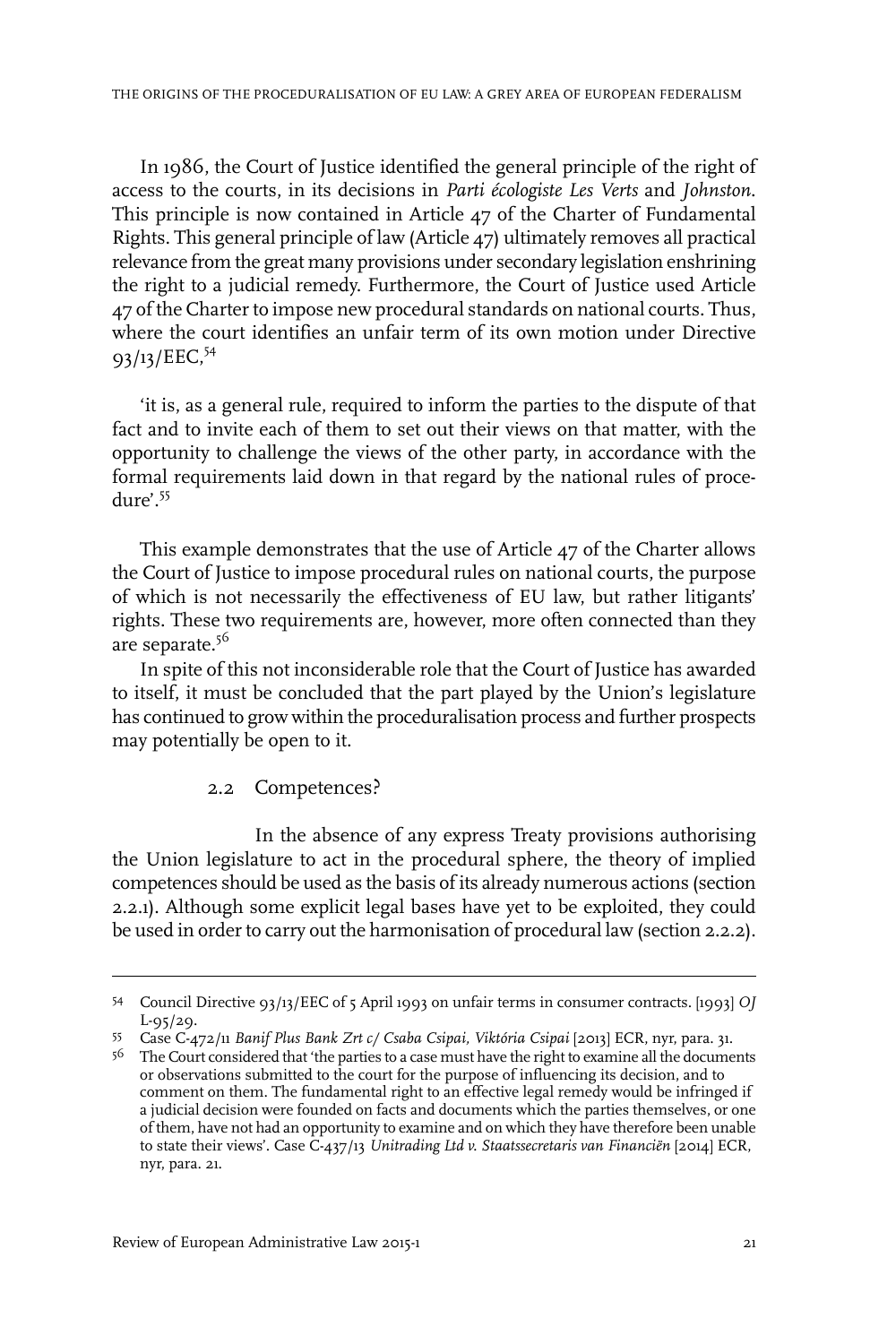#### 2.2.1 Implied Competences

Most of the procedural standards laid down by the Union legislature can be found in a regulation or directive intended to harmonise substantive law. The main purpose of the law is generally not the harmonisation of procedural rules. The legal basis of proceduralisation therefore varies depending on the area concerned: the internal market, the environment, consumer protection, and anti-discrimination policy may all form the basis of competences for imposing procedural standards.

The same applied when it came to an act wholly devoted to procedural harmonisation. Council Directive 97/80/EC of 15 December 1997 on the burden of proof in cases of discrimination based on sex was founded on the Community's competence in social policy matters. Council Directive 89/665/EEC of 21 December 1989<sup>57</sup> is itself founded – as are all Directives adopted in matters concerning public contracts at that time $5^8$  – on the former Article 100 A EEC. More recently, Directive 2014/104/EU of the European Parliament and of the Council of 26 November 2014 – on certain rules governing actions for damages under national law for infringements of the competition law provisions of the Member States and of the European Union – was adopted on that basis.<sup>59</sup> Like the former Article 100, Article 100A allowed the development of those Community competences more or less linked to the internal market, such as Council Directive 85/374/EEC of 25 July 1985 on the approximation of the laws, regulations and administrative provisions of the Member States concerning liability for a defective product.<sup>60</sup>

The Union's competence in procedural matters therefore appears to be an implied competence, that is, a competence that is necessarily devolved to the Union insofar as the purpose of its exercise is to ensure the effectiveness of substantive rules laid down elsewhere. This reasoning is similar to that of the Court of Justice in the 2005 case of *Commission of the European Communities v. Council of the European Union*. In this case, while the Community has no competence in criminal matters, the Court of Justice considered that

'the application of effective, proportionate and dissuasive criminal penalties by the competent national authorities is an essential measure for combating

59 See the contribution of M.J. Frese in this Special Issue.

Council Directive 89/665/EEC of 21 December 1989[1] on the coordination of the laws, regula-57 tions and administrative provisions relating to the application of review procedures to the award of public supply and public works contracts.

<sup>&</sup>lt;sup>58</sup> See e.g. Council Directive  $92/13/EEC$  of 25 February 1992 coordinating the laws, regulations and administrative provisions relating to the application of Community rules on the procurement procedures of entities operating in the water, energy, transport and telecommunications sectors.

<sup>&</sup>lt;sup>60</sup> Council Directive  $85/374/EEC$  of 25 July 1985 on the approximation of the laws, regulations and administrative provisions of the Member States concerning liability for defective products [1985] *OJ* L-210/29.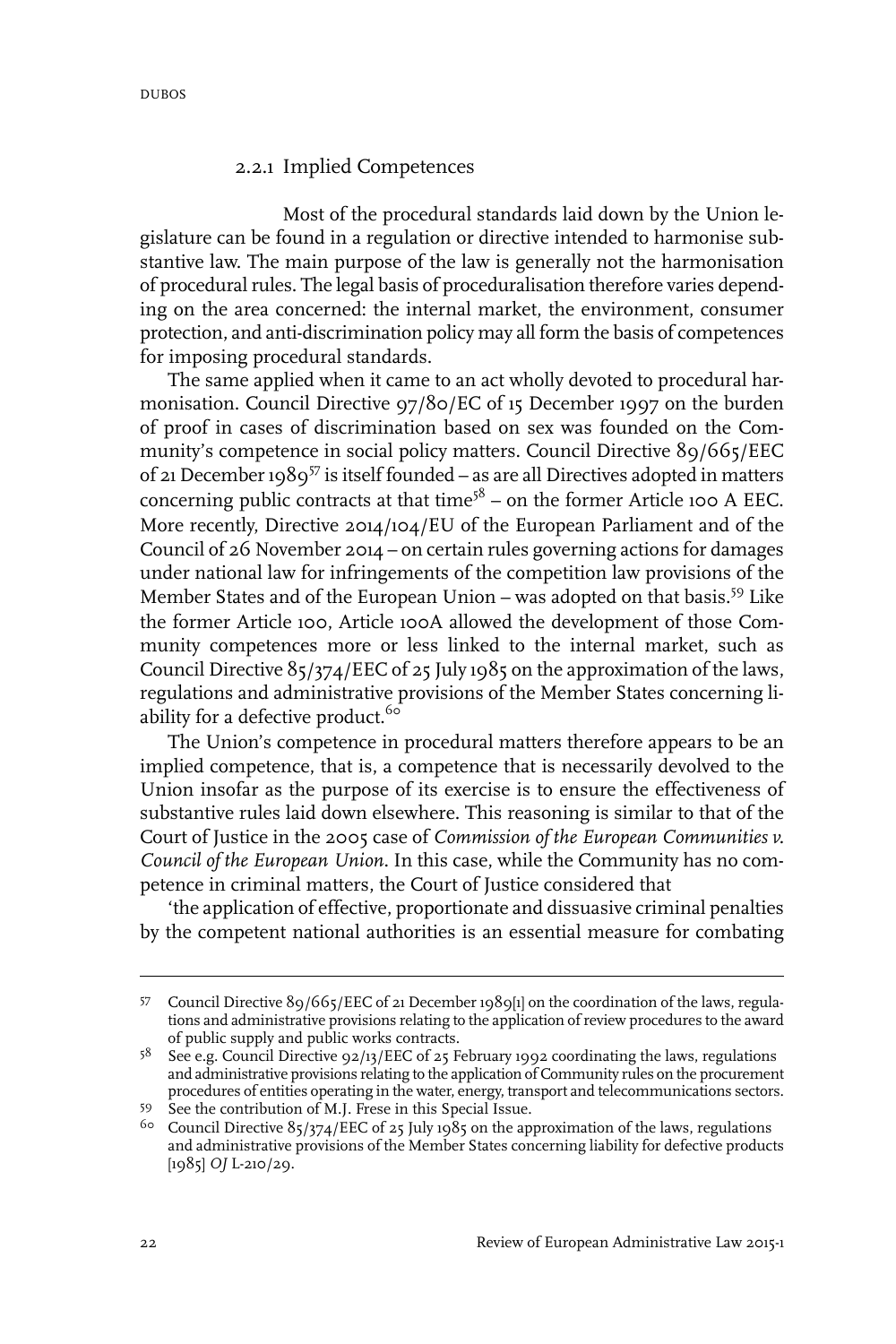serious environmental offences, from taking measures which relate to the criminal law of the Member States which it considers necessary in order to ensure that the rules which it lays down on environmental protection are fully effective'.<sup>61</sup>

The Treaty of Lisbon codified that line of reasoning in Article 83(2) TFEU. Beyond the theory of implied competences, it is worth examining whether explicit legal bases could also be used.

2.2.2 Explicit Competences

In its 1976 decision in *Rewe*, the Court of Justice suggested that the former Article 235 EEC could be used. According to that provision,

'[i]f action by the Community should prove necessary to attain, in the course of the operation of the common market, one of the objectives of the Community, and this Treaty has not provided the necessary powers, the Council shall, acting unanimously on a proposal from the Commission and after consulting the European Parliament, take the appropriate measures'.

It will be recalled that in the 1970s and 1980s, many Community policies were developed on that basis prior to being enshrined by an express Community competence, in particular its policies relating to economic and social cohesion or the environment.

Since the Treaty of Lisbon, the article has been phrased differently and its scope has broadened as it is no longer limited to the common market but applies more broadly with regard to 'the policies defined in the Treaties'. The conditions for adopting acts are, however, more restrictive: the European Parliament is no longer simply consulted; it must approve the act. Above all, it is expressly stipulated under Article 352 (3) TFEU that 'measures based on this Article shall not entail harmonisation of Member States' laws or regulations in cases where the Treaties exclude such harmonization'. Procedural law does not, however, feature amongst those areas in which harmonisation is prohibited.

The usefulness of such a legal basis for harmonising procedural law nevertheless remains very uncertain. Where it is a matter of establishing procedural standards with a view to ensuring the effectiveness of legislation in a given area (as has been the case up until now), the method adopted – acting on the basis of the competences concerned – seems to have proved its worth and has not been disputed for the time being. Where it is a question of horizontal harmon-

Case C-176/03 *Commission of the European Communities v. Council of the European Union* [2005] 61 ECR I-7879, para. 48.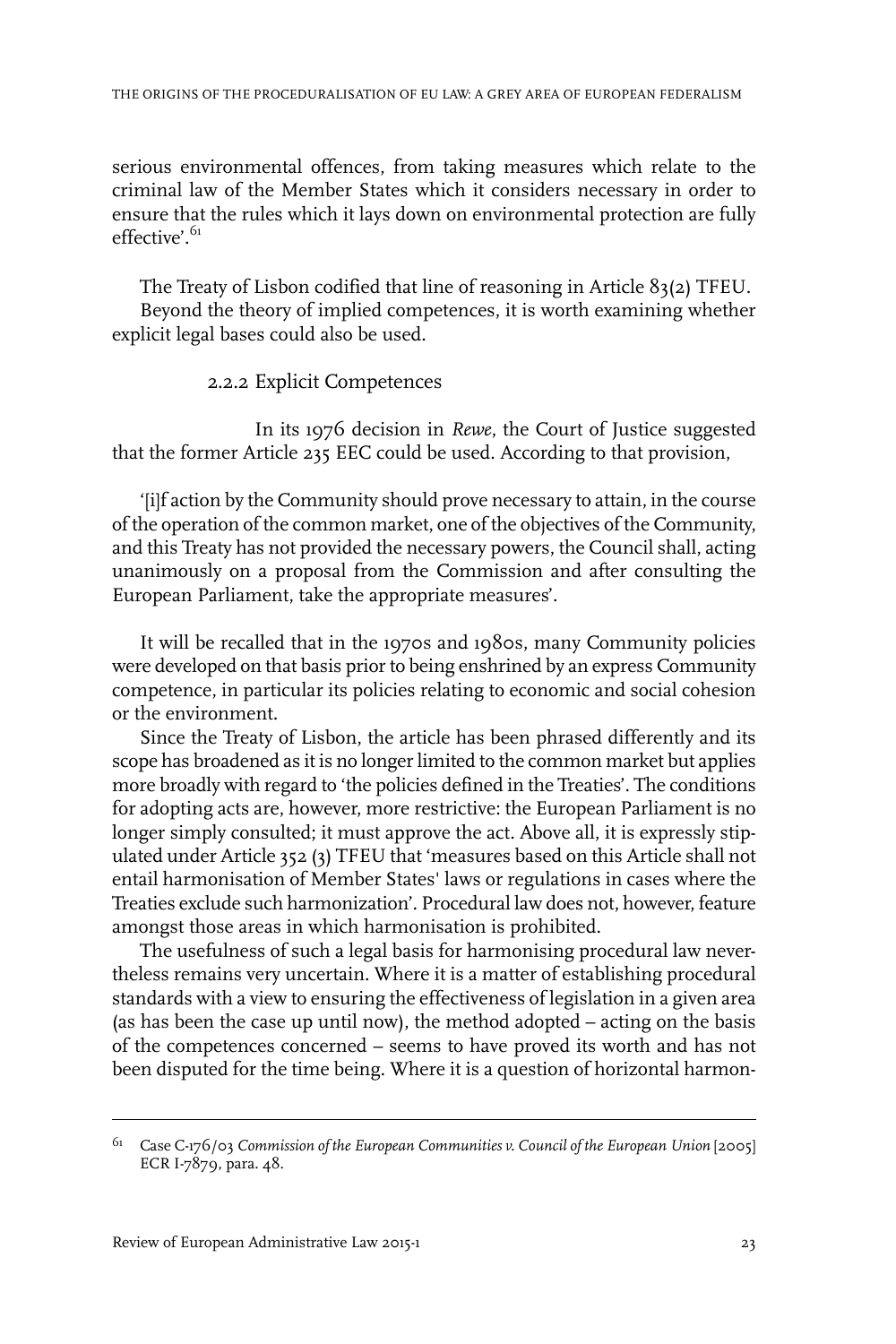isation, there is uncertainty as to whether such a proposition would pass the subsidiarity test. Symptomatically, Article 352 (2) TFEU states: 'Using the procedure for monitoring the subsidiarity principle referred to in Article 5(3) of the Treaty on European Union, the Commission shall draw national Parliaments' attention to proposals based on this Article'. Above all, another legal basis could be used with a view to fulfilling a procedural harmonisation objective.

Under Article 81 TFEU:

'1. The Union shall develop judicial cooperation in civil matters having crossborder implications, based on the principle of mutual recognition of judgments and of decisions in extrajudicial cases. Such cooperation may include the adoption of measures for the approximation of the laws and regulations of the Member States.

2. For the purposes of paragraph 1, the European Parliament and the Council, acting in accordance with the ordinary legislative procedure, shall adopt measures, particularly when necessary for the proper functioning of the internal market, aimed at ensuring: (…)

- *a.* the mutual recognition and enforcement between Member States of judgments and of decisions in extrajudicial cases;
- *b.* the cross-border service of judicial and extrajudicial documents;
- *c.* the compatibility of the rules applicable in the Member States concerning conflict of laws and of jurisdiction;
- *d.* cooperation in the taking of evidence;
- *e.* effective access to justice;
- *f.* the elimination of obstacles to the proper functioning of civil proceedings, if necessary by promoting the compatibility of the rules on civil procedure applicable in the Member States;
- *g.* the development of alternative methods of dispute settlement; (…)'.

While subparagraphs a), b), c), and d) obviously concern issues relating to conflicts of laws and jurisdiction and to transnational trials, the same cannot necessarily be said for subparagraphs e), f) and g). It may admittedly be considered that those aims only concern transnational lawsuits, namely those which are affected by an 'international' element.

However, such an interpretation is in no way inescapable. Indeed, subparagraph f) is particularly ambiguous. The phrase 'the compatibility of the rules on civil procedure applicable in the Member States', taken literally, seems absurd. Compatibility implies that two elements can exist simultaneously. National procedural rules are applicable in their respective legal systems: 'a court may apply foreign substantive law, but never foreign procedural law'.<sup>62</sup> Consequently,

M. Storme, 'Rapport général introductif', in: M. Storme (Ed.), *Rapprochement du droit judiciaire* 62 *de l'Union européenne* (Dordrecht: Martinus Nijhoff 1994), p. 3, and especially p. 9.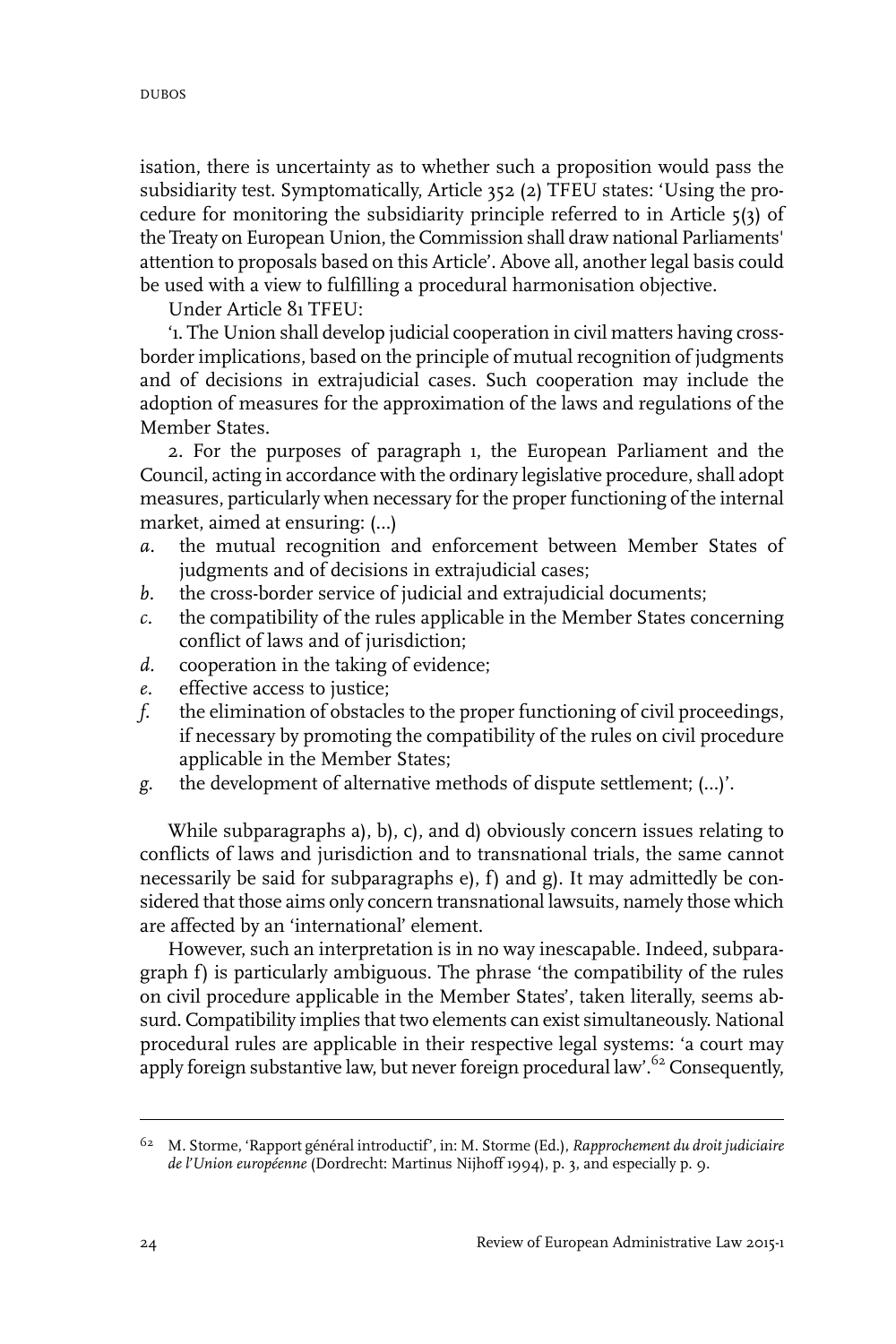this phrase can only concern the potential development of procedural standards by the Union. Furthermore, the notion of 'cross-border' does not necessarily refer solely to legal situations affected by an international element. Thus, on the basis of Article 82(2) TFEU where this notion can be also found, the Union has harmonised some aspects of criminal procedure without restricting that harmonisation to transnational lawsuits.<sup>63</sup> The same approach could be taken in respect of certain civil procedure rules.

Administrative judicial procedure may also fall within the scope of Article 81 TFEU, at least in part. The Court of Justice, in the context of the law on conflicts of jurisdiction, gave an extensive definition of civil matters and considered that disputes between a public authority and a public person came under that definition, except 'where the public authority acts in the exercise of its powers'.<sup>64</sup> This broad definition of civil matters thus serves to encompass a significant part of contractual and tortious liability litigation, but appears to exclude proceedings relating to unilateral acts which are, by their nature, the exercise of public authority. Lastly, it will be noted that since the Treaty of Lisbon, Article 197 TFEU gives the Union competence in the field of administrative cooperation, but excludes any harmonisation of the laws of the Member States.

While the proceduralisation of EU law is very real and potentially concerns all areas of competence in which the Union may set down primary rules, the basis of such action remains uncertain: the Union acts without any light being shed on the basis of its actions. This existentialism reflects the very nature of the body of rules produced. In so far as the approach is purely utilitarian – ensuring the effectiveness and efficiency of EU law – and that it does not rely on any clear-cut competence, this body of rules decidedly does not form a coherent whole but is instead made up of bits and pieces. It remains doubly sectorial: proceduralisation is aimed at implementing this or that substantive rule and only concerns certain aspects of procedural law. It remains to be seen whether the Union will be able to sustain what is ultimately a fairly erratic trend and think carefully and systematically about the type of procedural rules that it deems necessary to harmonise and how to link these with national legal systems. Procedure is not first and foremost a means to ensure the effectiveness of substantive law; it is primarily the main guarantee of individual rights. Pigeau, the leading French proceduralist after the revolutionary period, stated in what is admittedly rather bombastic fashion:

 $^{63}$  See e.g., Directive 2012/13/EU of the European Parliament and of the Council of 22 May 2012 on the right to information in criminal proceedings [2012] *OJ* L-142/1; Directive 2012/29/EU of the European Parliament and of the Council of 25 October 2012 establishing minimum standards on the rights, support and protection of victims of crime, and replacing Council Framework Decision 2001/220/JHA [2012] *OJ* L-315/57.

Case 29/76 *LTU Lufttransportunternehmen GmbH & Co. KG v. Eurocontrol* [1976] ECR 1541, 64 para. 4.